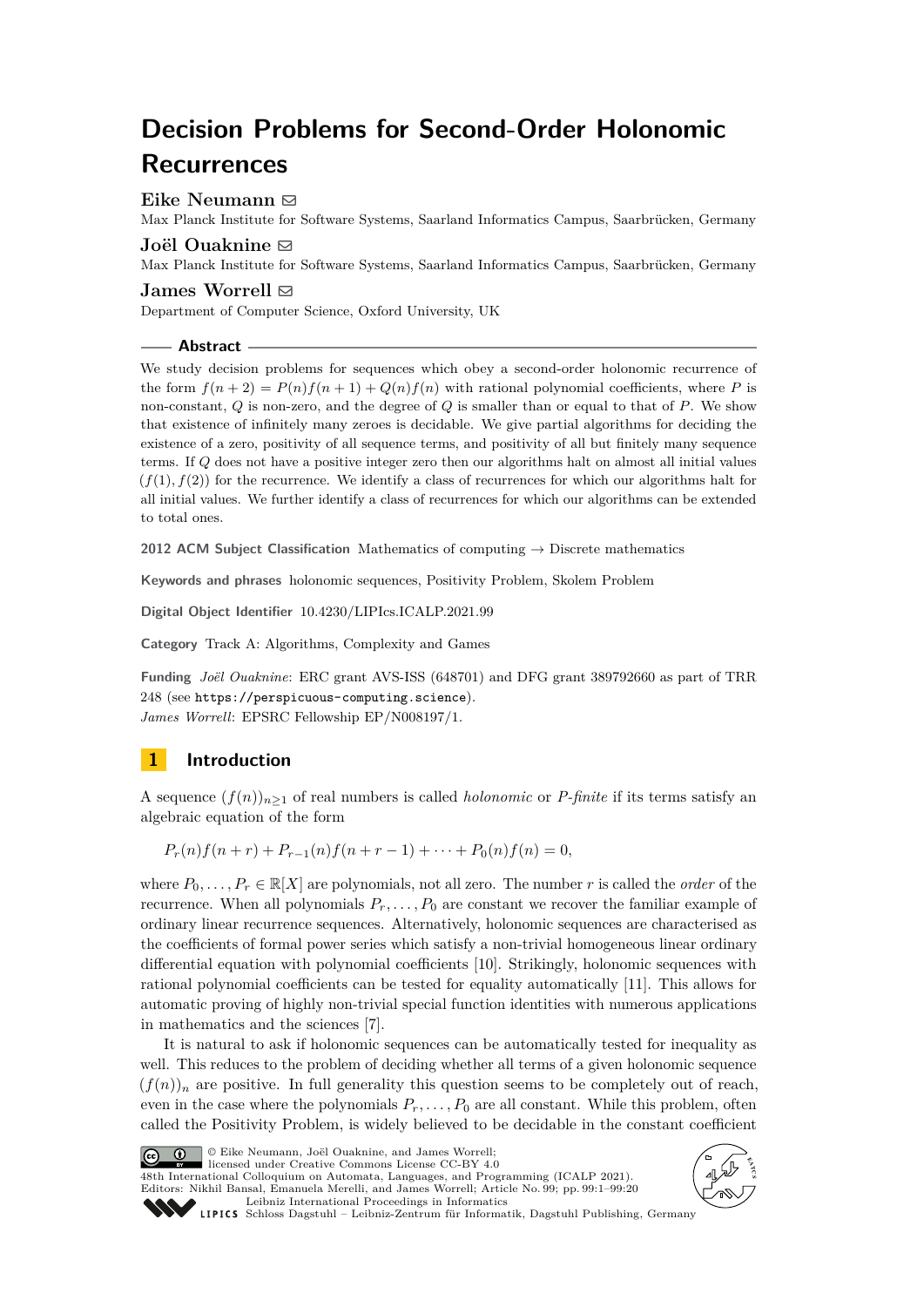<span id="page-1-1"></span>

**Figure 1** Example of a partition of the space of initial values into the five regions identified in Theorem [1.](#page-3-0) The asymptotic dynamic behaviour of the signs of a sequence is completely determined by the region containing the initial values.

case, a feasible decision method for linear recurrences of order six or higher would entail major breakthroughs in Diophantine approximation [\[6\]](#page-19-3). Nonetheless, decision methods are known for constant coefficient linear recurrence sequences of order up to five.

There is hence some hope that one can obtain decidability results on the Positivity Problem for low-order holonomic sequences as well. In this paper we investigate the problem for sequences satisfying a second-order holonomic recurrence of the form

<span id="page-1-0"></span>
$$
f(n+2) = P(n)f(n+1) + Q(n)f(n)
$$
\n(1)

with *P* non-constant and  $0 \le \deg Q \le \deg P$ . This constitutes arguably the simplest class of non-trivial instances of the Positivity Problem. By a straightforward reduction, our results extend to the larger class of holonomic recurrences of the form

$$
R(n)f(n+2) = P(n)f(n+1) + Q(n)f(n)
$$

with *P* non constant, *R* without positive integer zeroes, and  $0 \le \deg R + \deg Q \le \deg P$ .

We study the possible behaviours that a sequence satisfying a recurrence of the form [\(1\)](#page-1-0) may exhibit as  $n \to \infty$ . Up to shifting the recurrence by finitely many terms we may assume that *Q* does not have any positive integer zeroes. We then show that the plane of initial values  $(f(1), f(2)) \in \mathbb{R}^2$  decomposes into five disjoint pieces – the origin *O*, two rays  $L^+$  and  $L^-$ , and two open half-planes  $H^+$  and  $H^-$  – such that the behaviour of the sequence  $(f(n))_{n\geq 1}$  for large *n* depends only on the piece that contains the initial values and the signs of the leading coefficients of *P* and *Q*. See Figure [1](#page-1-1) for a graphical illustration. Depending on these data, unless the sequence is identically zero, it will be eventually strictly positive, strictly negative, or alternating between strictly positive and strictly negative. Moreover, we can compute on each of the five pieces for any initial value a number *N* such that the sequence  $(f_n)_n$  has the described behaviour for all  $n \geq N$ .

Up to potentially shifting the recurrence by finitely many terms, the line  $L = L^+ \cup L^- \cup O$ has a well-defined slope, given by the (necessarily convergent) continued fraction  $-K_{n=1}^{\infty} \frac{Q(n)}{P(n)}$  $\frac{Q(n)}{P(n)}$ . This allows us to approximate the line *L* numerically to any given finite precision. We can hence determine, by means of a potentially non-terminating algorithm, if a given pair of rational initial values  $(f(1), f(2)) \in \mathbb{Q}^2$  is outside the line and in that case determine the behaviour of the sequence for large *n*. This yields a partial algorithm for deciding the Positivity Problem and related problems on the class of sequences satisfying recurrences of the form [\(1\)](#page-1-0).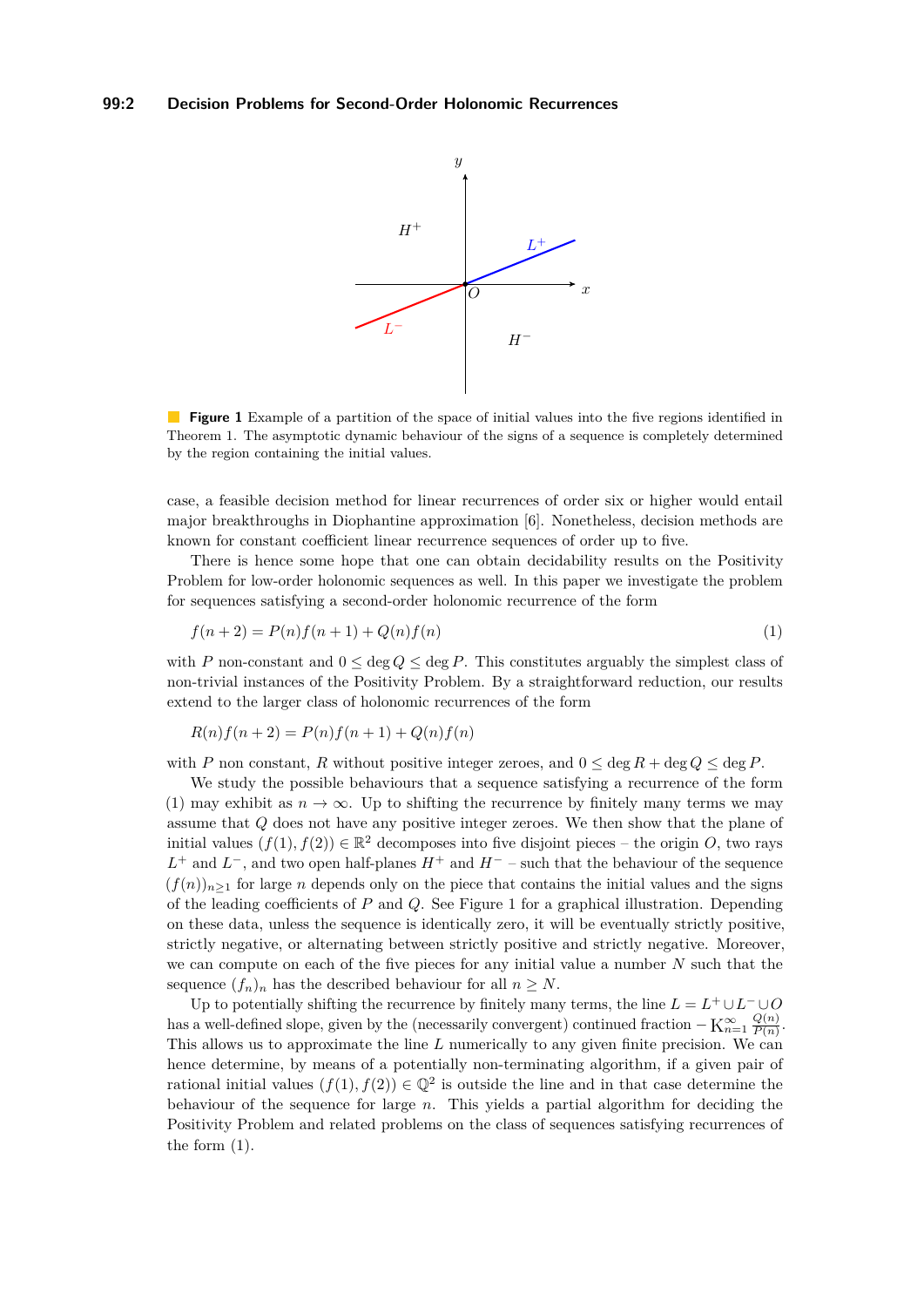While we do not obtain a total algorithm for all second-order holonomic recurrences of the form [\(1\)](#page-1-0), we identify a class of recurrences for which the slope of the line *L* is an effectively computable rational number. In this case we can extend our algorithm to a total one. One can effectively check if a given recurrence belongs to this class.

Our algorithm is also total for the class of all recurrences such that the slope of the line *L* is irrational. We establish non-trivial effective criteria that guarantee this.

**Related Work.** Decidability of the Positivity Problem for second-order holonomic sequences is investigated in [\[4\]](#page-19-4). It is shown that for sequences with linear polynomial coefficients, the Positivity Problem reduces to the problem of deciding the equality of certain effectively given quantities, closely related to periods [\[5\]](#page-19-5) whose equality is conjectured to be decidable [\[5,](#page-19-5) Conjecture 1].

Gerhold and Kauers [\[2\]](#page-19-6) give a partial algorithm for deciding Positivity for general holonomic sequences based on symbolic methods from real algebraic geometry. To the best of our knowledge its precise termination behaviour is not known, even for low-order sequences. Further practical partial algorithms in the spirit of [\[2\]](#page-19-6) are introduced in [\[3,](#page-19-7) [8,](#page-19-8) [9\]](#page-19-9). In those papers sufficient termination criteria are given for recurrences of the form

$$
P_r(n)f(n+r)+\cdots+P_0(n)(f)=0
$$

with deg  $P_0 = \deg P_r$  and  $\deg P_j \leq \deg P_0$  for all  $j \leq r$ . This situation is disjoint from the one we investigate. Similarly to our main result, one of the algorithms in [\[3\]](#page-19-7) is shown to terminate for all second-order recurrences of the above form on almost all initial values. All further termination criteria established in the aforementioned papers put restrictions on the eigenvalues of the holonomic recurrence but no restrictions on the initial values. The algorithms may fail to converge for all initial values of a recurrence that does not meet the restrictions on the eigenvalues.

**Key contributions.** There remains a dearth of algorithmic results on positivity and inequality problems for second-order (and higher) holonomic sequences. The present paper makes two substantial contributions to these outstanding open problems: (i) we identify a large class of second-order holonomic recurrences for which we can precisely characterise all the possible asymptotic behaviours (Theorem [1\)](#page-3-0); and (ii) building upon this, we identify a substantial subclass of holonomic sequences for which we exhibit total algorithms for the Positivity and Skolem problems.

## **2 Results**

Let us first introduce the decision problems we seek to investigate. The Skolem Problem is the problem of deciding for a given recurrence of the form [\(1\)](#page-1-0) and for given initial values  $f(1)$ ,  $f(2)$  if the induced recurrence sequence  $(f(n))_n$  has a zero. The Infinite Zero Problem asks if the sequence  $(f(n))_n$  thus given has infinitely many zeroes. The Positivity Problem asks if all terms of the sequence  $(f(n))_n$  are positive. The Ultimate Positivity Problem is the problem of deciding if there exists an index *N* such that all terms  $f(n)$  with  $n \geq N$  are positive.

Our results are best stated for holonomic recurrences that are normalised in the following sense. A second-order holonomic recurrence  $f(n+2) = P(n)f(n+1) + Q(n)f(n)$  with P non-constant and  $0 \le \deg Q \le \deg P$  is said to be *in normal form* if  $P, Q \in \mathbb{Z}[X]$  are integer polynomials such that *P* has a positive leading coefficient, *P* and *Q* have no positive real zeroes,  $P(n)^2 + 4Q(n) > 0$  for all positive integers *n*, and there is no prime number *p* such that  $p$  divides all coefficients of  $P$  and  $p^2$  divides all coefficients of  $Q$ .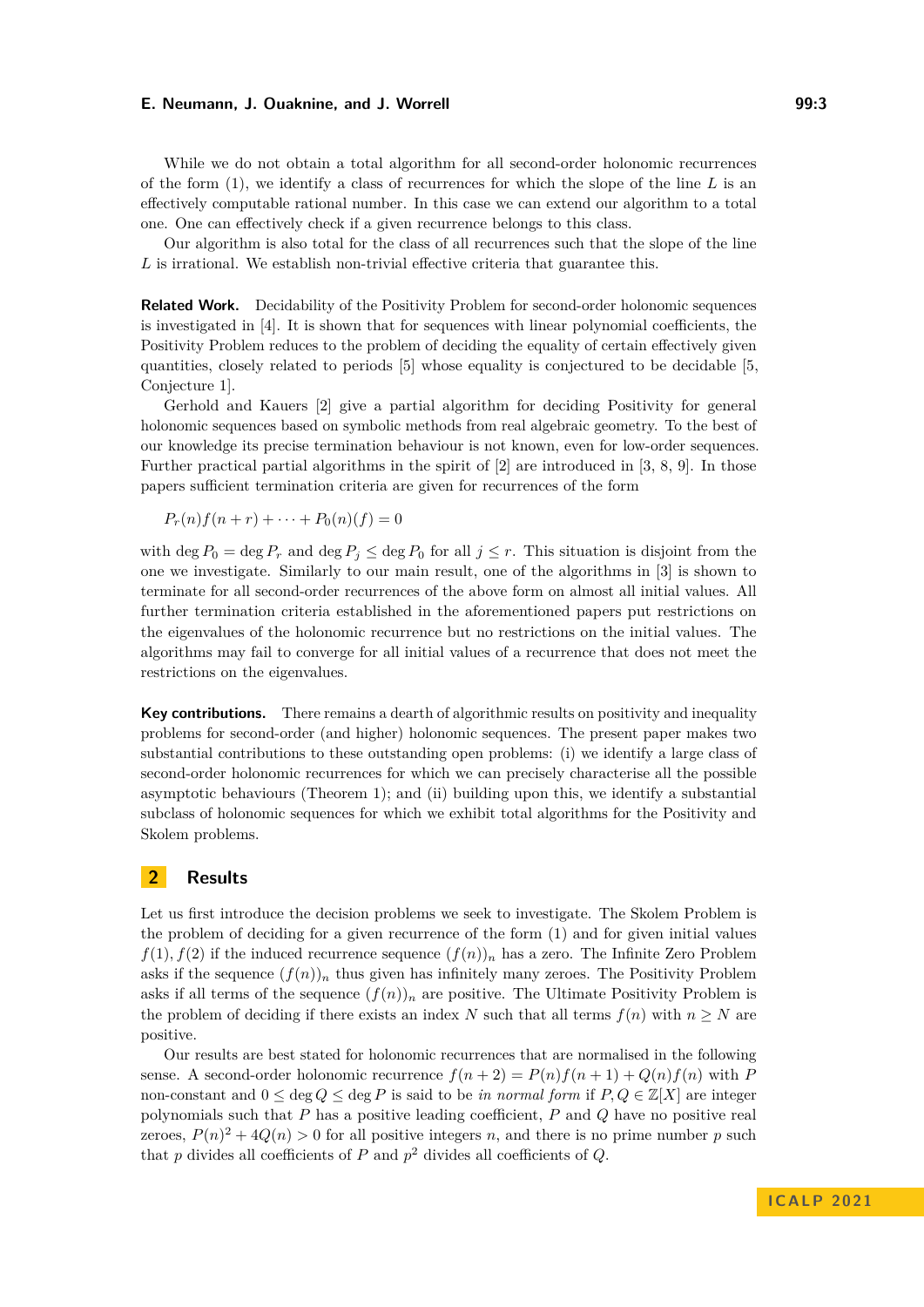## **99:4 Decision Problems for Second-Order Holonomic Recurrences**

For the most part, the above assumptions on *P* and *Q* do not present essential restrictions: Given any second-order holonomic recurrence of the form [\(1\)](#page-1-0) we can effectively compute integers *c* and *N* such that the holonomic recurrence  $g(n+2) = cP(N+n)g(n+1) + c^2Q(N+n)$  $n$ )*g*(*n*) is in normal form. For any given pair of initial values  $f(1)$ *,*  $f(2) \in \mathbb{Q}$ *,* we can effectively compute  $g(1) = c^{N+1} f(N + 1)$  and  $g(2) = c^{N+2} f(N + 2)$ . The sequence  $(g(n))_n$  is then equal to  $(c^n f(n))_{n>N}$ . Thus, the behaviour of  $(f(n))_n$  is easily deduced from that of  $(g(n))_n$ and the finite sequence  $f(1), \ldots, f(N)$ . In particular, the above mentioned decision problems reduce in this way to their specialisation to recurrences in normal form. However, since in general there may exist initial values for which our algorithm is not guaranteed to terminate, we also need to understand which initial values for the original recurrence get mapped to such ones. We will discuss this below, after we have stated our main results.

It is worth pointing out that our results extend to holonomic recurrences of the form  $R(n)f(n+2) = P(n)f(n+1) + Q(n)f(n)$  with *P* non constant, *R* without positive integer zeroes, and  $0 \le \deg R + \deg Q \le \deg P$ . Indeed, if  $(f(n))_n$  satisfies a recurrence of this form then the sequence  $g(n) = R(1) \cdot \cdots \cdot R(n) f(n)$  satisfies the recurrence  $g(n+2) =$  $R(n+2)P(n)f(n+2) + R(n+2)R(n+1)Q(n)$ , which falls within the class we investigate. Note that up to shifting the recurrence appropriately we may assume that  $R(n)$  has constant (non-zero) sign, so that the behaviour of  $(f(n))_n$  is easily deduced from that of  $(g(n))_n$ .

Our first result is a complete classification of the possible behaviours that a holonomic recurrence of the form [\(1\)](#page-1-0) may exhibit for large *n*. We say that a sequence  $(x_n)_n$  of real numbers is *eventually positive* if there exists an  $N \in \mathbb{N}$  such that  $x_n > 0$  for all  $n \geq N$ . We say that it is *eventually negative* if there exists an  $N \in \mathbb{N}$  such that  $x_n < 0$  for all  $n \geq N$ . We say that it is *eventually alternating* if there exists an  $N \in \mathbb{N}$  such that  $x_N \neq 0$  and  $sgn(x_{n+1}) = -sgn(x_n)$  for all  $n \geq N$ . We say that it is *eventually zero* if there exists an  $N \in \mathbb{N}$  such that  $x_N = 0$  for all  $n \geq N$ . In each of these cases we call any admissible choice for *N* a *witness* for the respective behaviour.

<span id="page-3-0"></span>**Findment 1.** Let  $f(n+2) = P(n)f(n+1) + Q(n)f(n)$  be a holonomic recurrence in normal form. Then there exists a partition of  $\mathbb{R}^2$  into five pieces, the origin *O*, two rays *L*<sup>+</sup> and *L*<sup>−</sup>, and two open half-planes *H*<sup>+</sup> and *H*<sup>−</sup>, such that for all pairs of initial values  $(f(1), f(2)) \in \mathbb{R}^2$  we have:

- **1.** If  $(f(1), f(2)) \in O$  then the sequence is constant equal to zero.
- **2.** If  $(f(1), f(2)) \in H^+$  then the sequence is eventually positive.
- **3.** If  $(f(1), f(2)) \in H^-$  then the sequence is eventually negative.
- **4.** If  $(f(1), f(2)) \in L^+$  then the sequence is eventually positive if the leading coefficient *Q* is negative, and eventually alternating if the coefficient is positive.
- **5.** If  $(f(1), f(2)) \in L^-$  then the sequence is eventually negative if the leading coefficient *Q* is negative, and eventually alternating if the coefficient is positive.

We will call the line  $L = O \cup L^+ \cup L^-$  the *critical line* of the holonomic recurrence. We can compute its slope to any given finite precision thanks to the following continued fraction representation:

<span id="page-3-1"></span>**• Proposition 2.** Let  $f(n+2) = P(n)f(n+1) + Q(n)f(n)$  be a holonomic recurrence in normal form. Then we can compute a number *N* such that for the shifted recurrence  $g(n+2) = P(n+N)g(n+1) + Q(n+N)g(n)$ , in the notation of Theorem [1,](#page-3-0) the line  $L = O \cup L^+ \cup L^-$  has slope

$$
-\prod_{n=N}^{\infty} \frac{Q(n)}{P(n)} = -\frac{Q(N)}{P(N) + \frac{Q(N+1)}{P(N+1)+\dots}}.
$$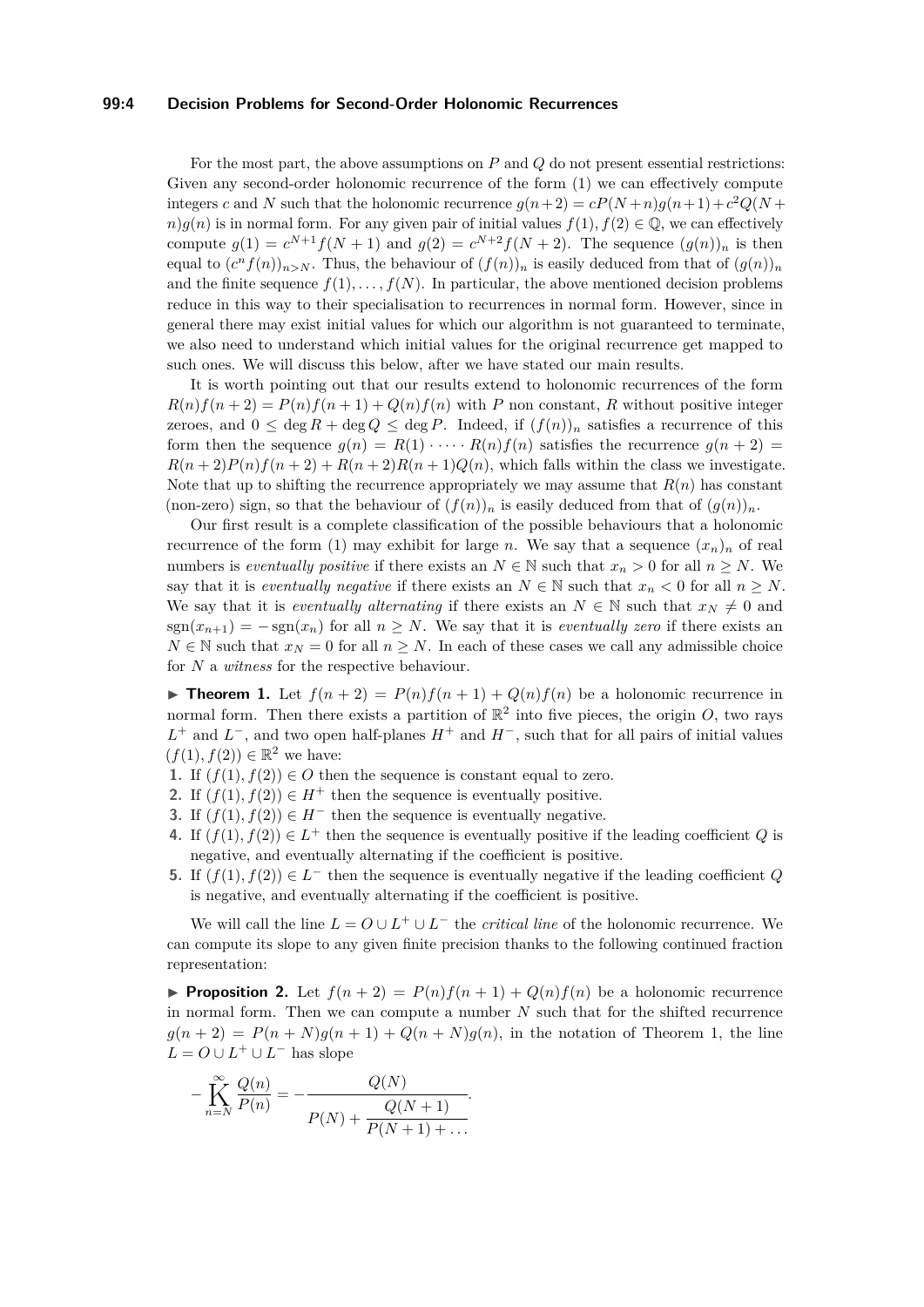Theorem [1](#page-3-0) suggests the following computational problem: given a holonomic recurrence in normal form and initial values  $(f(1), f(2)) \in \mathbb{Q}^2$ , report whether the sequence  $(f(n))_n$  thus defined is eventually positive, eventually negative, eventually alternating, or eventually zero and output a witness *N* for this. Let us call this the *Ultimate Sign Problem*. By Theorem [1](#page-3-0) this problem is well-defined. It is clear that the Skolem Problem, the Positivity Problem, the Ultimate Positivity Problem, and the Infinite Zero Problem reduce to this.

Unfortunately we only obtain a partial computability result:

<span id="page-4-0"></span>▶ **Theorem 3.** There exists an algorithm which takes as input a holonomic recurrence  $f(n+2) = P(n)f(n+1) + Q(n)f(n)$  in normal form, together with a pair  $(f(1), f(2)) \in \mathbb{Q}^2$ of rational initial values and halts if and only if  $(f(1), f(2)) \notin L^+ \cup L^-$ . Upon halting the algorithm reports if  $(f(1), f(2))$  is zero, belongs to  $H^+$ , or belongs to  $H^-$ , and in the latter two cases returns a number *N* such that the sequence  $(f(n))_n$  has constant sign for all  $n \geq N$ .

Theorem [3](#page-4-0) yields a total algorithm for deciding the Infinite Zero Problem and partial algorithms for deciding the Skolem Problem, the Positivity Problem, and the Ultimate Positivity Problem. The set of problem instances where the algorithm does not halt is "small" in the sense that it is contained in a set of codimension one.

While we do not obtain a total algorithm in general, there are special instances for which we do. To describe these instances we need to introduce further concepts. The *companion matrix* of the holonomic recurrence [\(1\)](#page-1-0) is the matrix

$$
M(n) = \begin{pmatrix} 0 & 1 \\ Q(n) & P(n) \end{pmatrix}.
$$

Note that we have

$$
\binom{f(n)}{f(n+1)} = \prod_{j=1}^{n-1} M(j) \binom{f(1)}{f(2)}.
$$

Its *n th characteristic polynomial* is given by

$$
z^2 - P(n)z - Q(n).
$$

For holonomic recurrences in normal form, the discriminant of this polynomial is by definition strictly positive for all  $n \in \mathbb{N}$ . Hence the characteristic polynomial has two distinct real roots

$$
\lambda_1(n) = \frac{1}{2} \left( P(n) + \left( P(n)^2 + 4Q(n) \right)^{1/2} \right)
$$

and

$$
\lambda_2(n) = \frac{1}{2} \left( P(n) - \left( P(n)^2 + 4Q(n) \right)^{1/2} \right).
$$

In the case where  $\lambda_2(n)$  is a constant function of *n* we can compute the slope of the line *L*, yielding a total algorithm.

<span id="page-4-1"></span>**• Proposition 4.** Let  $f(n+2) = P(n)f(n+1) + Q(n)f(n)$  be a holonomic recurrence in normal form. If  $\lambda_2(n) = \lambda_2$  is a constant function of *n* then, in the notation of Theorem [1,](#page-3-0)

<span id="page-4-2"></span>
$$
L^{+} \cup L^{-} \cup O = \left\{ (x, y) \in \mathbb{R}^{2} \mid y = \lambda_{2} x \right\}.
$$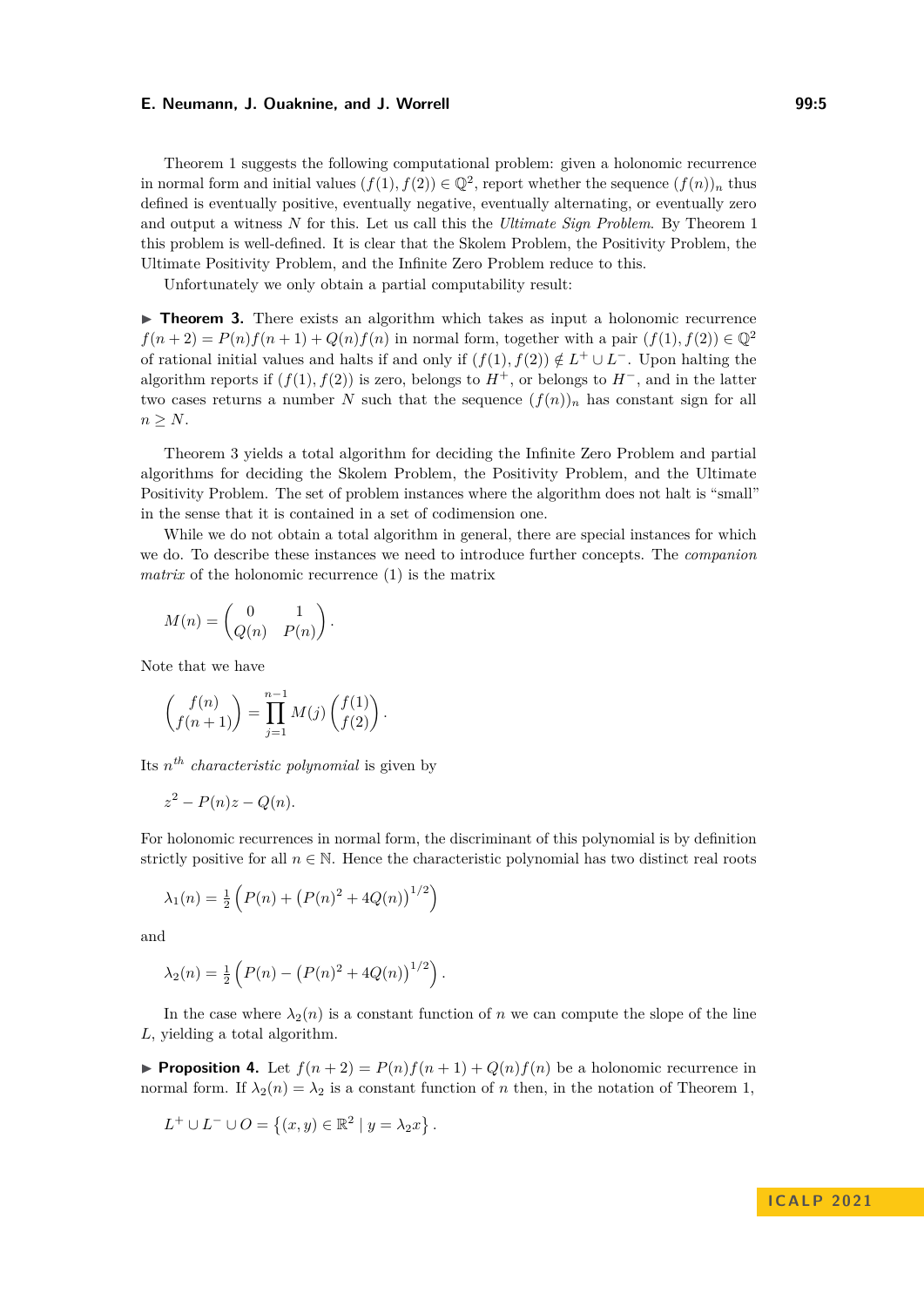#### **99:6 Decision Problems for Second-Order Holonomic Recurrences**

▶ **Corollary 5.** The Ultimate Sign Problem is computable for the class of all holonomic recurrences in normal form which have the additional property that  $\lambda_2(n)$  is a constant function of *n*.

The following criterion allows us to check whether  $\lambda_2$  is constant, increasing, or decreasing:

<span id="page-5-0"></span>**• Proposition 6.** Write  $P(n) = a_d n^d + \cdots + a_0$ ,  $Q(n) = b_d n^d + \cdots + b_0$  with  $a_d > 0$ . Let

$$
\chi_j = \det \begin{pmatrix} b_d & b_j \\ a_d & a_j \end{pmatrix}
$$

for  $j = 1, ..., d - 1$ . Let

$$
\chi_0 = \det \begin{pmatrix} b_d & b_0 \\ a_d & a_0 \end{pmatrix} + b_d^2 / a_d
$$

The function  $\lambda_2$  is either constant, strictly monotonically increasing for sufficiently large *n*, or strictly monotonically decreasing for large *n*. It is constant if and only if  $\chi_0 = \cdots = \chi_d = 0$ . It is decreasing if and only if there exists a  $j_0$  such that  $\chi_{j_0} > 0$  and  $\chi_j = 0$  for  $j > j_0$ . It is increasing if and only if there exists a  $j_0$  such that  $\chi_{j_0} < 0$  and  $\chi_j = 0$  for  $j > j_0$ .

We also obtain a total algorithm for the Ultimate Sign Problem in the case where the critical line contains no rational points. We collect some sufficient conditions that guarantee this.

<span id="page-5-1"></span>**Find Theorem 7.** Let  $f(n+2) = P(n)f(n+1) + Q(n)f(n)$  be a holonomic recurrence in normal form with integer polynomial coefficients  $P(n) = a_d n^d + \cdots + a_1 n + a_0$  and  $Q(n) =$  $b_d n^d + \cdots + b_1 n + b_0$ . Then the critical line *L* contains no non-trivial rational points if any of the following sufficient conditions is met:

$$
1. \, b_d=0.
$$

$$
2. \left| \operatorname{locf}(Q) / \operatorname{locf}(P) \right| < 1.
$$

- **3.**  $|\text{Lof}(Q)/\text{Lof}(P)| = 1$  and  $\lambda_2(n)$  is non-constant, positive and increasing for large *n*.
- **4.**  $|\text{Lof}(Q)/\text{Lof}(P)| = 1$  and  $\lambda_2(n)$  is non-constant, negative and decreasing for large *n*.
- **5.**  $|\text{Lof}(Q)/\text{Lof}(P)| = 1$  and  $\lambda_2(n)$  is non-constant, positive, decreasing for large *n*, and

$$
\begin{cases} |a_0 + b_0 - 1| < 3a_1 & \text{if } d = 1, \\ |a_{d-1} + b_{d-1}| < (d+2)a_d & \text{otherwise.} \end{cases}
$$

**6.**  $|\text{Lof}(Q)/\text{Lof}(P)| = 1$  and  $\lambda_2(n)$  is non-constant, negative, increasing for large *n*, and

$$
\begin{cases} |a_0 - b_0 + 1| < 3a_1 & \text{if } d = 1, \\ |a_{d-1} - b_{d-1}| < (d+2)a_d & \text{otherwise.} \end{cases}
$$

Finally, let us discuss how the reduction to normal form affects the termination behaviour of our algorithm. Let  $f(n+2) = P(n)f(n+1) + Q(n)f(n)$  be a holonomic recurrence of the form [\(1\)](#page-1-0), and let  $g(n+2) = cP(n+N)g(n+1) + c^2Q(n+N)g(n)$  be a recurrence in normal form as above. The map which sends initial values  $(f(1), f(2))$  for the original recurrence to the initial values  $(c^{N+1}f(N+1), c^{N+2}f(N+2))$  for the recurrence in normal form is a linear map  $A: \mathbb{R}^2 \to \mathbb{R}^2$ . The map A is bijective if and only if Q does not have any positive integer zeroes. If *Q* does have positive integer zeroes then the kernel of *A* is one-dimensional. In the cases where we have a total algorithm for the Ultimate Sign Problem for the recurrence in normal form the reduction of course yields a total algorithm. Assume that we only have a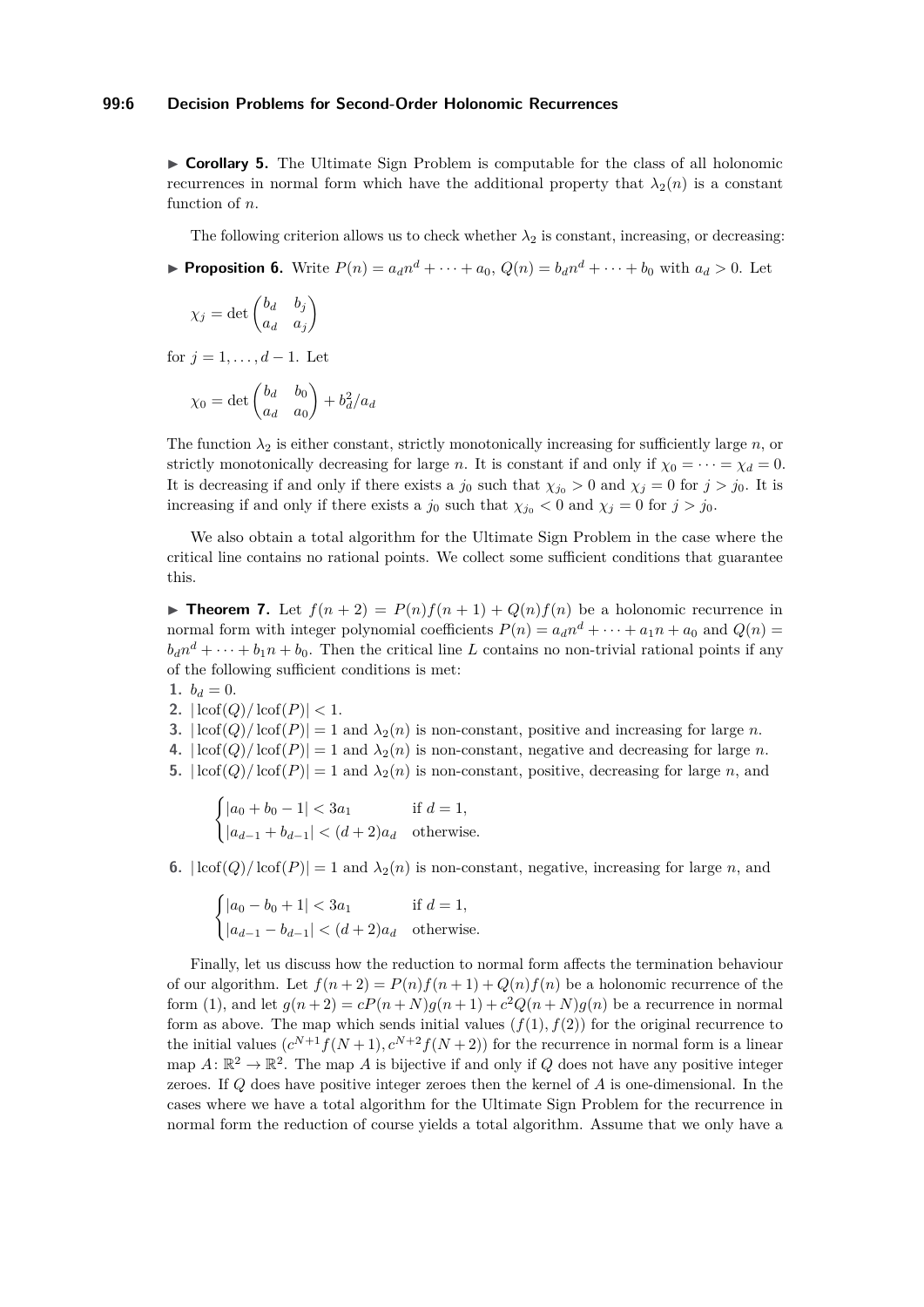partial algorithm that halts outside the union of the two rays *L* <sup>+</sup> and *L* <sup>−</sup>. If *Q* does not have any positive integer zeroes, then applying the partial algorithm for the Ultimate Sign Problem after the reduction yields an algorithm that halts outside the union of the two rays  $A^{-1}(L^+)$  and  $A^{-1}(L^-)$ . Thus, the behaviour of the algorithm is unchanged. If *Q* has positive integer zeroes then either *A* sends all initial values outside its kernel into the union of the rays *L* <sup>+</sup> and *L* <sup>−</sup>, or it sends all such initial values into the union of *H*<sup>+</sup> and *H*−. In the latter case we obtain a total algorithm, but in the former case we obtain an algorithm that only halts on the one-dimensional kernel of *A*. Thus, in the former scenario the dimension of the set of inputs which lead to termination decreases by one.

Let us illustrate some of our results with the help of a simple example.

▶ **Example 8.** Consider the holonomic recurrence

$$
f(n+2) = (n-1)f(n+1) + nf(n).
$$

We have  $\lambda_1(n) = n$  and  $\lambda_2(n) = -1$  for all  $n \in \mathbb{N}$ . Proposition [4](#page-4-1) allows us to easily compute the critical line:

$$
L = \{(x, y) \in \mathbb{R}^2 \mid x = -y\}.
$$

Using elementary linear algebra we can explicitly compute the  $n<sup>th</sup>$  term of the sequence:

$$
f(n) = (-1)^n \frac{f(1) - f(2)}{2} + \left(\frac{n!}{n+1} + \sum_{k=1}^{n-1} \frac{(-1)^{n-k} k!}{(k+1)(k+2)}\right) \frac{f(1) + f(2)}{2}.
$$

We hence have  $H^+ = \{(x, y) \in \mathbb{R}^2 \mid x > -y\}$  and  $H^- = \{(x, y) \in \mathbb{R}^2 \mid x < -y\}$ .

Thus, if we fix  $f(1) > 0$  and let  $f_t(2) = -f(1) + t$  with  $t \in [0,1]$  the sequence with initial values  $(f(1), f_t(2))$  is eventually positive for all  $t > 0$ . For sufficiently small  $t > 0$  the sequence will alternate between positive and negative values a finite number  $N(t)$  of times before attaining only positive values. We have  $N(t) \to \infty$  as  $t \to 0$ . For  $t = 0$  the sequence alternates between positive and negative values forever, a witness for this being given by  $N(0) = 1.$ 

If we let the sequence start at the index  $n = 0$  then the matrix product has the following closed form:

$$
\prod_{j=0}^{n} M(j) = \begin{pmatrix} 0 & 1 \\ 0 & -1 \end{pmatrix}.
$$

Thus, every initial value gets mapped onto the critical line for the same recurrence with starting index  $n = 1$ . The sequence is alternating for all initial values. Since  $\lambda_2$  is a constant function our algorithm is total and hence able to detect this.

# **3 Proof of the Results**

## **3.1 Preliminaries**

Consider a second-order holonomic recurrence  $f(n+2) = P(n)f(n+1) + Q(n)f(n)$  in normal form. Let  $M(n)$  be its companion matrix. Using that  $M(n)$  has two distinct real eigenvalues for all *n*, write  $M(n) = S(n)D(n)S(n)^{-1}$ , where

$$
D(n) = \begin{pmatrix} \lambda_2(n) & 0 \\ 0 & \lambda_1(n) \end{pmatrix},
$$
  
\n
$$
S(n) = \begin{pmatrix} 1 & 1 \\ \lambda_2(n) & \lambda_1(n) \end{pmatrix},
$$
  
\n
$$
S(n) = \begin{pmatrix} 1 & 1 \\ \lambda_2(n) & \lambda_1(n) \end{pmatrix},
$$
  
\n
$$
S(n) = \begin{pmatrix} 1 & 1 \\ \lambda_2(n) & \lambda_1(n) \end{pmatrix},
$$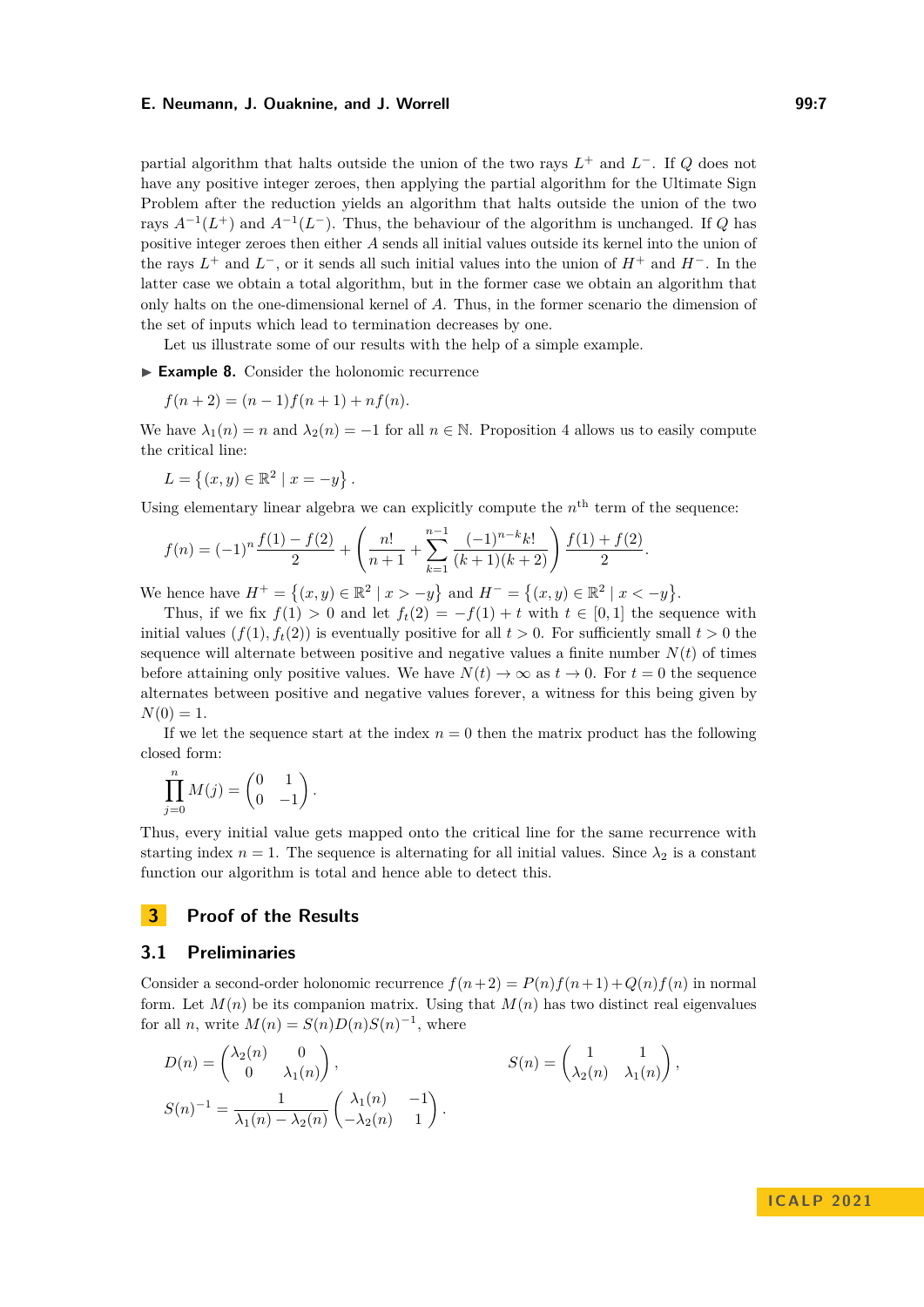## **99:8 Decision Problems for Second-Order Holonomic Recurrences**

Then we have:

$$
M(n)M(n-1)\cdots M(k) = S(n)D(n)S(n)^{-1}S(n-1)D(n-1)S(n-1)^{-1}\cdots S(k)D(k)S(k)^{-1}.
$$

Intuitively, the products  $S(n+1)^{-1}S(n)$  are very close to the identity matrix for large *n*, but we need to study the error terms precisely. Thus, define real-valued functions  $\varepsilon_{i,j}(n)$  by:

$$
S(n+1)^{-1}S(n) = \begin{pmatrix} 1 + \varepsilon_{1,1}(n) & \varepsilon_{1,2}(n) \\ \varepsilon_{2,1}(n) & 1 + \varepsilon_{2,2}(n) \end{pmatrix}.
$$

More explicitly:

$$
\varepsilon_{1,1}(n) = \frac{\lambda_2(n+1) - \lambda_2(n)}{\lambda_1(n+1) - \lambda_2(n+1)} \qquad \varepsilon_{1,2}(n) = \frac{\lambda_1(n+1) - \lambda_1(n)}{\lambda_1(n+1) - \lambda_2(n+1)} \n\varepsilon_{2,1}(n) = \frac{\lambda_2(n) - \lambda_2(n+1)}{\lambda_1(n+1) - \lambda_2(n+1)} \qquad \varepsilon_{2,2}(n) = \frac{\lambda_1(n) - \lambda_1(n+1)}{\lambda_1(n+1) - \lambda_2(n+1)}
$$

We want to study the product  $M(n)M(n-1)\cdots M(k)$ . To this end, define functions  $a(k, n), b(k, n), c(k, n),$  and  $d(k, n)$  via:

$$
\prod_{j=k}^{n} M(j) = S(n) \begin{pmatrix} a(k,n) & b(k,n) \\ c(k,n) & d(k,n) \end{pmatrix} S(k)^{-1}.
$$

Define functions stay-small, switch-big, switch-small, and stay-big as follows:

$$
\begin{aligned} \mathtt{stay\text{-}small}(n) = \lambda_2(n+1)(1+\varepsilon_{1,1}(n)) & \hspace{0.3cm}\texttt{switch-big}(n) = \lambda_2(n+1)\varepsilon_{1,2}(n) \\ \mathtt{switch\text{-}small}(n) = \lambda_1(n+1)\varepsilon_{2,1}(n) & \hspace{0.3cm}\texttt{stay-big}(n) = \lambda_1(n+1)(1+\varepsilon_{2,2}(n)). \end{aligned}
$$

A straightforward calculation then shows that we have recursive equations:

<span id="page-7-1"></span>
$$
a(k, n + 1) = \text{stay-small}(n)a(k, n) + \text{switch-big}(n)c(k, n)
$$
  
\n
$$
b(k, n + 1) = \text{stay-small}(n)b(k, n) + \text{switch-big}(n)d(k, n)
$$
  
\n
$$
c(k, n + 1) = \text{stay-big}(n)c(k, n) + \text{switch-small}(n)a(k, n)
$$
  
\n
$$
d(k, n + 1) = \text{stay-big}(n)d(k, n) + \text{switch-small}(n)b(k, n).
$$
\n(2)

By definition we have the following initial values:

$$
a(k,k) = \lambda_2(k) \qquad b(k,k) = 0 \qquad c(k,k) = 0 \qquad d(k,k) = \lambda_1(k).
$$

The next three lemmas constitute the key steps in the proof of Theorem [1.](#page-3-0) We defer their technical proof to Section [3.4.](#page-12-0)

## <span id="page-7-2"></span>▶ **Lemma 9.**

- **1.** The function  $\lambda_1(n)$  is positive, strictly monotonically increasing, and satisfies  $\lambda_1(n)$  $\Theta(P(n))$  as  $n \to \infty$ .
- **2.** The function  $\lambda_2(n)$  is either positive for all *n* or negative for all *n*. It is either constant, strictly monotonically decreasing for large *n*, or strictly monotonically increasing for large *n*. It satisfies  $\lambda_2(n) = \Theta(n^{\deg Q - \deg P})$  as  $n \to \infty$ .
- **3.** We have  $\text{stay-big}(n) = \Theta(P(n))$  as  $n \to \infty$ .
- **4.** We have  $\text{switch-big}(n) = \Theta(n^{\deg Q \deg P 1})$  as  $n \to \infty$ .
- **5.** We have stay-small $(n) = \Theta(n^{\deg Q \deg P})$  as  $n \to \infty$ .
- <span id="page-7-0"></span>**6.** If  $\lambda_2$  is constant then switch-small = 0 for all *n*. Otherwise switch-small =  $O(n^{-2})$ and switch-small =  $\Omega(n^{1-3 \deg P})$  as  $n \to \infty$ .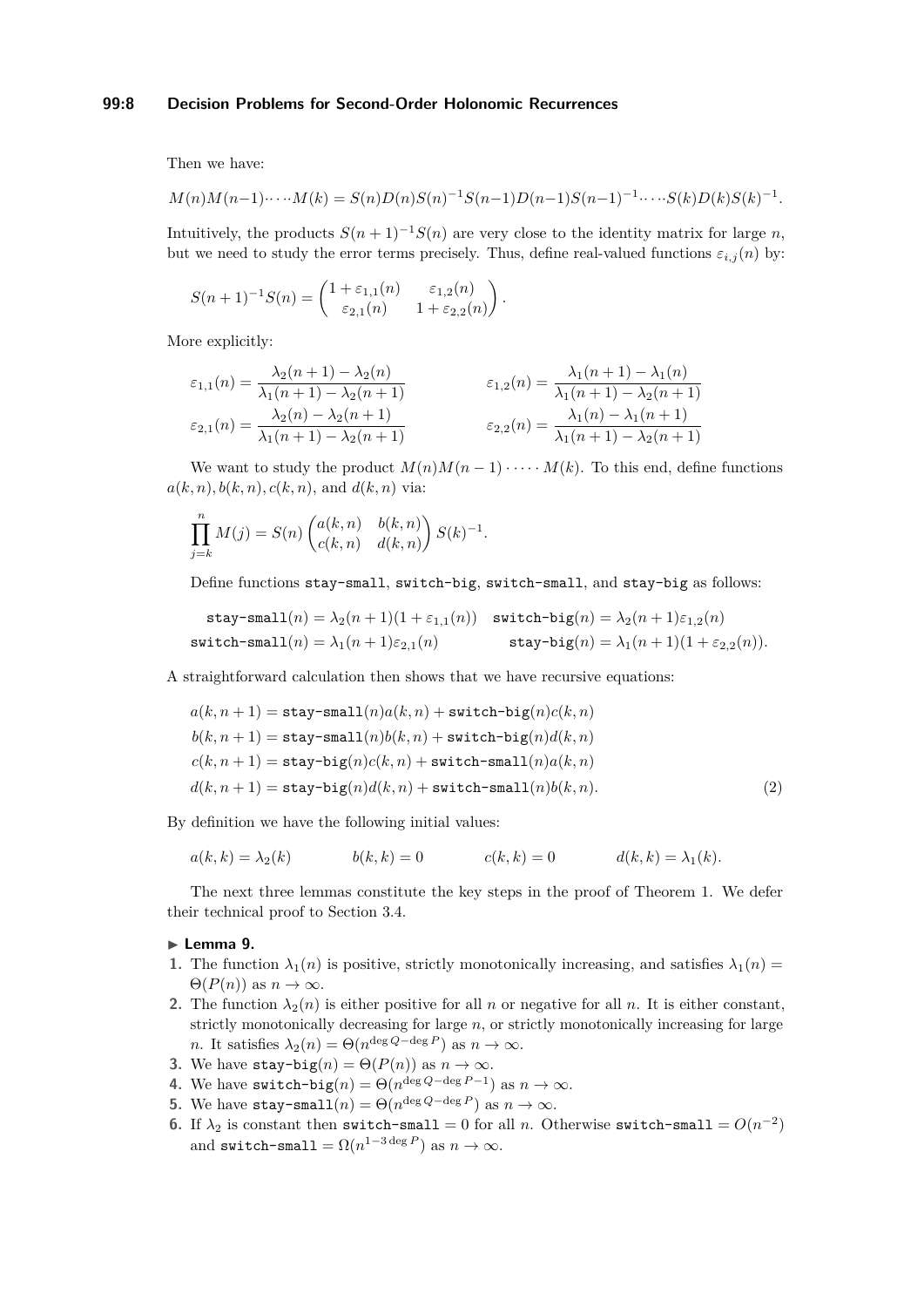▶ **Lemma 10.** We can compute a number  $K \in \mathbb{N}$  such that for all  $k \geq K$  there exists  $N \in \mathbb{N}$ such that  $d(k, n) > 0$  for all  $n \geq N$ .

<span id="page-8-1"></span>▶ **Lemma 11.** Let *K* be as in Lemma [10.](#page-7-0) Let  $k \geq K$  be fixed and  $n \geq k+5$  such that *d*(*k, n'*) > 0 for all *n'* ≥ *n*. Then  $|a(k,n)/d(k,n)|$  ∈  $O(1/nP(n))$  and  $|b(k,n)/d(k,n)|$  ∈  $O(1/nP(n)).$ 

<span id="page-8-0"></span>▶ **Lemma 12.** Let *K* be as in Lemma [10.](#page-7-0) Let  $k \geq K$  be fixed and  $n \geq k+3$  such that  $d(k, n') > 0$  for all  $n' \geq n$ . Then the sequence  $c(k, n)/d(k, n)$  converges to a limit  $L(k)$  as  $n \to \infty$ . We have  $L(k) = O(1/k^2 P(k)^2)$  as  $k \to \infty$ . The number  $L(k)$  is equal to zero if  $\lambda_2$ is constant. If  $\lambda_2$  is decreasing and positive or increasing and negative then the number  $L(k)$ is positive. If  $\lambda_2$  is increasing and positive or decreasing and negative then the number  $L(k)$ is negative. Moreover, for any given  $p \in \mathbb{N}$  we can compute a rational number  $\tilde{L} \in \mathbb{Q}$  with  $|\tilde{L} - L(k)| < 2^{-p}$ .

# **3.2 Proof of Theorem [1](#page-3-0)**

With the asymptotic behaviour of the matrix entries being established, we can study the asymptotic behaviour of the sequence  $(f(n))_n$ . Using Lemmas [10](#page-7-0) and [12](#page-8-0) we can compute a number *K* such that for all  $k \geq K$ , the number  $L(k)$  is defined and  $1 - L(k) > 0$ . By definition of  $M(n)$  we have for all  $k \geq K$ :

$$
\begin{aligned}\n\binom{f(n)}{f(n+1)} &= \prod_{j=k}^{n-1} M(j) \binom{f(k)}{f(k+1)} \\
&= S(n) \begin{pmatrix} a(k, n-1) & b(k, n-1) \\ c(k, n-1) & d(k, n-1) \end{pmatrix} S(k)^{-1} \binom{f(k)}{f(k+1)}.\n\end{aligned}
$$

By calculating the right hand side explicitly we obtain:

$$
(\lambda_1(k) - \lambda_2(k))f(n) =
$$
  
\n
$$
(a(k, n-1) (\lambda_1(k)f(k) - f(k+1)) + b(k, n-1) (f(k+1) - \lambda_2(k)f(k))
$$
  
\n
$$
+c(k, n-1) (\lambda_1(k)f(k) - f(k+1)) + d(k, n-1) (f(k+1) - \lambda_2(k)f(k))).
$$

Using Lemma [11](#page-8-1) we obtain:

<span id="page-8-2"></span>
$$
(\lambda_1(k) - \lambda_2(k))\frac{f(n)}{d(k, n-1)} =
$$
\n
$$
\frac{c(k, n-1)}{d(k, n-1)} (\lambda_1(k)f(k) - f(k+1)) + (f(k+1) - \lambda_2(k)f(k)) + O(1/nP(n))
$$
\n(4)

Passing to the limit as  $n \to \infty$  we obtain, using Lemma [12:](#page-8-0)

$$
\lim_{n \to \infty} (\lambda_1(k) - \lambda_2(k)) \frac{f(n)}{d(k, n-1)} = (1 - L(k)) f(k+1) + (\lambda_1(k)L(k) - \lambda_2(k)) f(k).
$$
 (5)

Let  $\ell(k) = (1 - L(k))f(k+1) + (\lambda_1(k)L(k) - \lambda_2(k))f(k)$ . Note that this defines a straight line for all *k*, since  $1 - L(k) \neq 0$  by assumption.

Now there are two cases:

**1.** There exists a  $k \geq K$  such that  $\ell(k) \neq 0$ . In this case the sign  $f(n)$  is eventually constant and the same as that of  $\ell(k)$ . It follows from Lemma [12](#page-8-0) that  $\ell(k)$  is computable. This together with the estimate [\(4\)](#page-8-2) with an effective constant for the  $O(1/nP(n))$  term allows us to compute an index *N* such that the sign of  $f(n)$  is equal to that of  $\ell(k)$  for all  $n \geq N$ .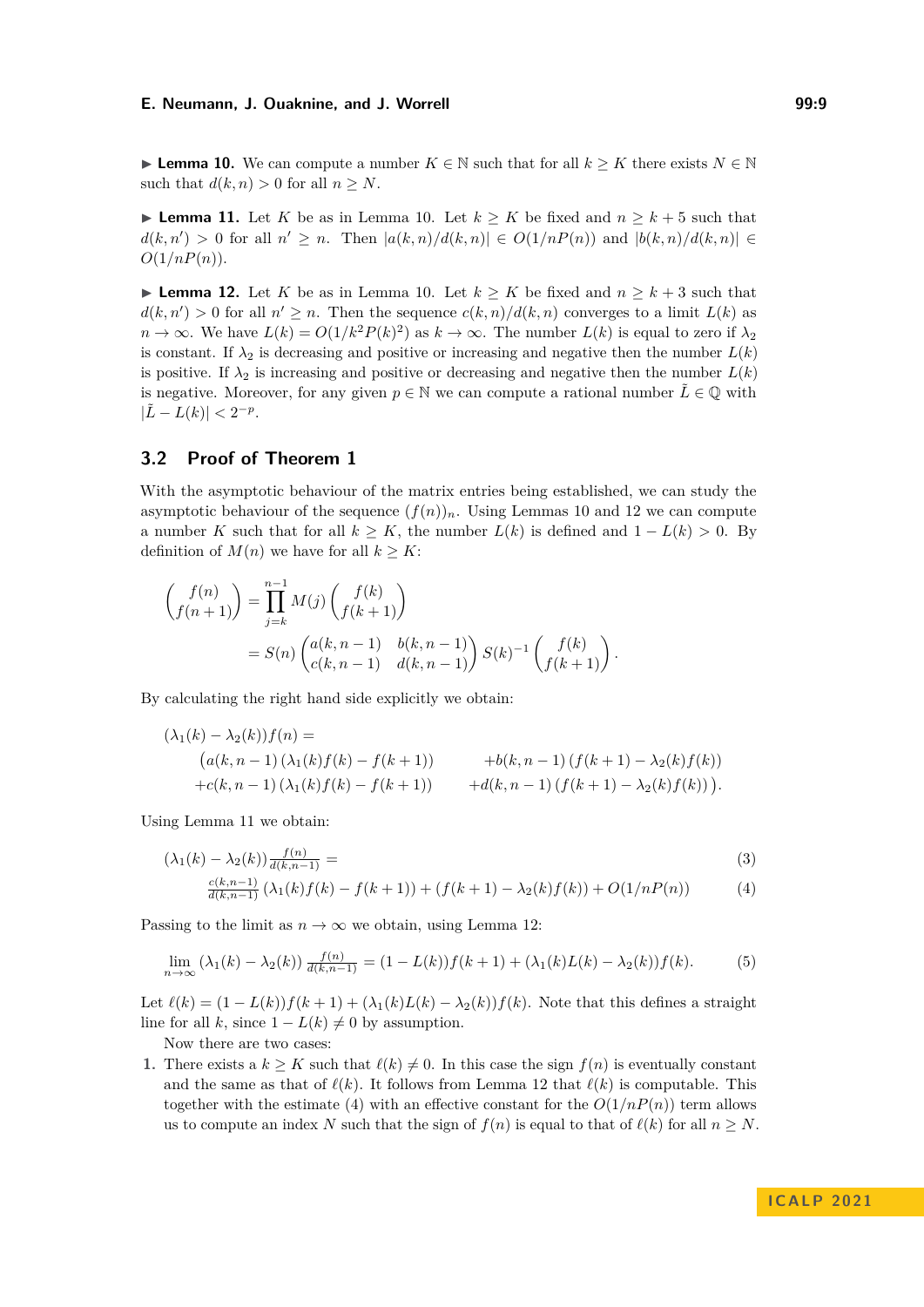#### **99:10 Decision Problems for Second-Order Holonomic Recurrences**

**2.** We have  $\ell(k) = 0$  for all  $k \geq K$ . Then the sequence satisfies the first-order recurrence relation

$$
f(k+1) = \frac{\lambda_2(k) - \lambda_1(k)L(k)}{1 - L(k)}f(k)
$$

for all  $k \geq K$ . In particular, if  $\lambda_2$  is negative for all k then the sequence  $(f(n))_{n\geq K}$  is zero or alternating, and if  $\lambda_2$  is positive then the sign of every sequence element  $f(n)$ with  $n \geq K$  is equal to that of  $f(K)$ .

Now, since  $Q(n)$  is assumed to have no integer zeroes, the matrices  $M(n)$  are non-singular for all *n*. It follows with the above that if  $\ell(n) \neq 0$  then the behaviour of the sequence as  $n \to \infty$  is robust under small perturbations, while if  $\ell(n) \neq 0$  then the behaviour changes under arbitrarily small perturbations of the initial values. It follows that for all  $n \geq K$ , the matrix  $M(n)$  sends the line  $L_n = \{(x, y) \in \mathbb{R}^2 \mid (1 - L(n))y + (\lambda_1(n)L(n) - \lambda_2(n))x\}$  to the line  $L_{n+1}$ . Hence  $\ell(k) = 0$  for some  $k \geq K$  if and only if  $\ell(k) = 0$  for all  $k \geq K$ . Thus, the first case in the above case alternative occurs if and only if  $\ell(K) \neq 0$ . Also note that since the matrices  $M(j)$  are all invertible, if the sequence  $(f(n))_n$  is eventually zero then it is everywhere zero. It follows that in the second case alternative above the sequence is either eventually alternating or eventually has constant sign.

Let  $h = M(K-1) \cdot \cdots \cdot M(1)$ . Let

$$
H^+ = h^{-1} (\{(x, y) \in \mathbb{R}^2 \mid (1 - L(K))y + (\lambda_1(K)L(K) - \lambda_2(K))x > 0\})
$$
  
\n
$$
H^- = h^{-1} (\{(x, y) \in \mathbb{R}^2 \mid (1 - L(K))y + (\lambda_1(K)L(K) - \lambda_2(K))x < 0\})
$$
  
\n
$$
L^+ = h^{-1} (\{(x, y) \in \mathbb{R}^2 \mid (1 - L(K))y + (\lambda_1(K)L(K) - \lambda_2(K))x = 0, x > 0\})
$$
  
\n
$$
L^- = h^{-1} (\{(x, y) \in \mathbb{R}^2 \mid (1 - L(K))y + (\lambda_1(K)L(K) - \lambda_2(K))x = 0, x < 0\}).
$$

Theorems [1](#page-3-0) and [3](#page-4-0) follow.

Proposition [2](#page-3-1) is now proved as follows: For  $n \geq K$ , let  $S(n)$  denote the slope of the line  $L_n = \{(x, y) \in \mathbb{R}^2 \mid (1 - L(n))y + (\lambda_1(n)L(n) - \lambda_2(n))x\}$ . Using that  $M(n)$  maps  $L_n$  onto *L*<sub>*n*+1</sub> we obtain the equation  $S(n) = -\frac{Q(n)}{P(n) - S(n+1)}$ . This yields  $S(K) = -K_{m=K}^{\infty} \frac{Q(m)}{P(m)}$  $\frac{Q(m)}{P(m)}$ , and this is the slope of the critical line of the recurrence shifted by *K*.

If  $\lambda_2$  is a constant function of *n* then  $L_n = 0$  for all *n*, as is readily seen from the recursive equation [\(2\)](#page-7-1) for  $c(n, k)$ . Thus,  $\ell(K) = y - \lambda_2 x$ . Since the vector  $(1, \lambda_2)$  is an eigenvector for all matrices  $M(1), \ldots, M(K-1)$  we have  $h^{-1}(\{(x, y) | y - \lambda_2 x = 0\}) = \{(x, y) | y - \lambda_2 x = 0\}.$ It follows that we have  $L^+ \cup L^- \cup O = \{(x, y) | y = \lambda_2 x\}$ . This establishes Proposition [4.](#page-4-1) Corollary [5](#page-4-2) follows together with the above discussion.

Let us now prove Proposition [6.](#page-5-0) Write  $P(n) = a_d n^d + \cdots + a_0$  and  $Q(n) = b_d n^d + \cdots + b_0$ with  $a_d > 0$ . Then the limit of  $\lambda_2(n)$  as  $n \to \infty$  is equal to  $-b_d/a_d$ . This follows for instance from the series representation [\(10\)](#page-13-0) in Section [3.4.](#page-12-0) We have seen in Lemma [9](#page-7-2) that  $\lambda_2$  is either constant or strictly monotone. It follows that  $\lambda_2$  is decreasing or constant if and only if  $\lambda_2(n) \geq -b_d/a_d$  for all sufficiently large *n*, with  $\lambda_2$  being decreasing if and only if the inequality is strict. By writing out the definition of  $\lambda_2(n)$  and applying basic algebra we obtain that this is equivalent to:

$$
P(n) + 2b_d/a_d \ge (P(n)^2 + 4Q(n))^{\frac{1}{2}}.
$$

For sufficiently large *n* the expressions on both sides are positive, so the inequality is equivalent to the same inequality with both sides squared:

$$
P(n)^{2} + 4P(n)b_{d}/a_{d} + 4b_{d}^{2}/a_{d}^{2} \ge P(n)^{2} + 4Q(n).
$$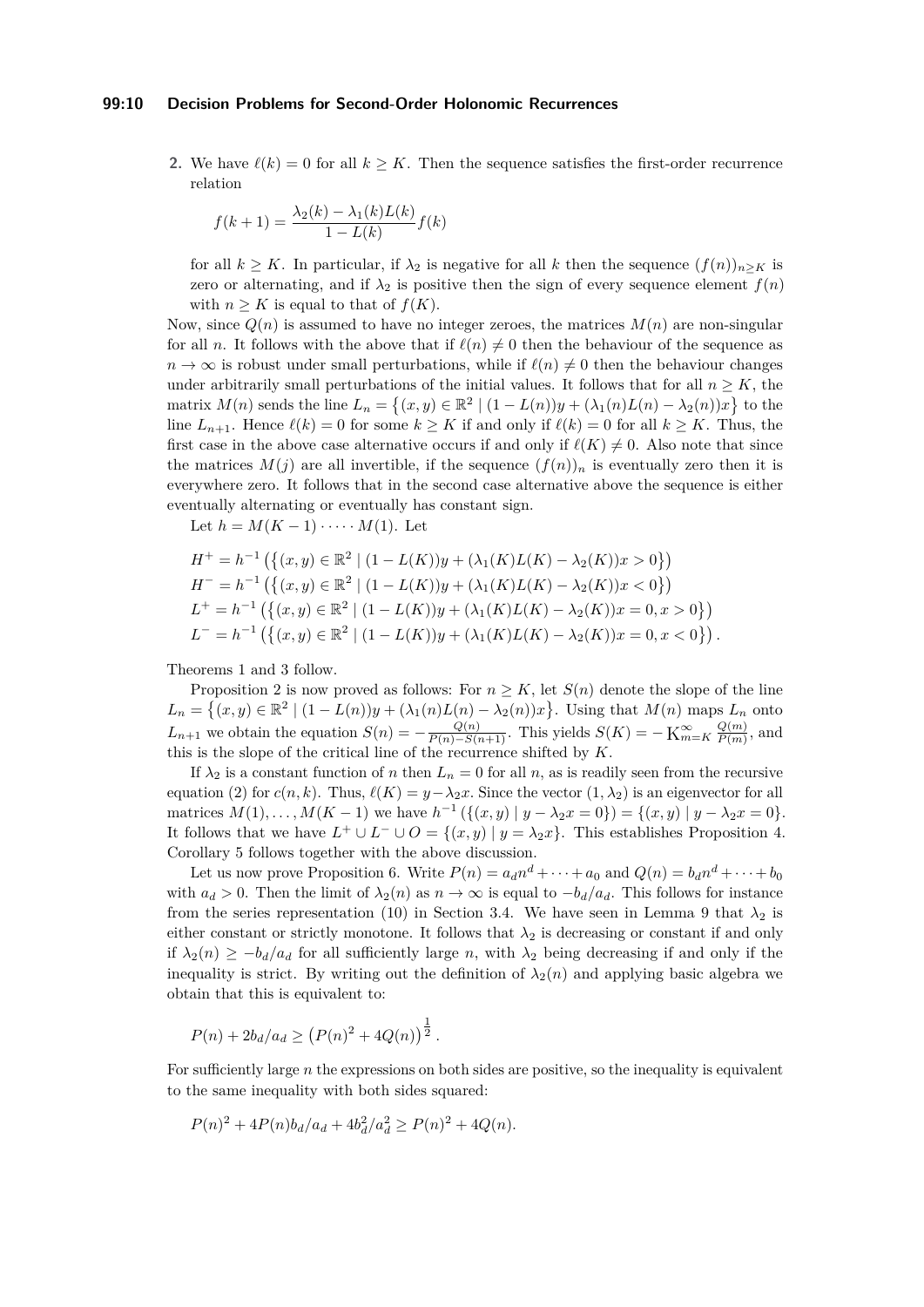This is further equivalent to the inequality:

$$
P(n)b_d - a_dQ(n) + b_d^2/a_d \ge 0.
$$

Proposition [6](#page-5-0) follows.

# **3.3 Proof of Theorem [7](#page-5-1)**

By the proof of Theorem [1](#page-3-0) the critical line is, up to potentially shifting the recurrence, given by the equation

$$
(1 - L(1))f(2) + (\lambda_1(1)L(1) - \lambda_2(1))f(2).
$$

If the equation has a non-zero rational solution then it has a non-zero integer solution. Thus, assume that the equation has an integer solution  $(f(1), f(2))$  with  $f(1)$  and  $f(2)$  not both zero. Then the recurrence sequence  $(f(n))_n$  satisfies

<span id="page-10-0"></span>
$$
f(n+1) = \frac{\lambda_2(n) - L(n)\lambda_1(n)}{1 - L(n)} f(n).
$$
\n(6)

If  $\deg Q < \deg P$  or  $\deg Q = \deg P$  and  $|\log(P)| < |\log(P)|$  then it follows from Lemma [9](#page-7-2) that  $|\lambda_2(n)| \to c$  with  $0 \geq c < 1$  as  $n \to \infty$ . It follows from [\(6\)](#page-10-0) that  $f(n) \in o(1)$ . But since  $(f(n))_n$  is an integer sequence it follows that  $f(n) = 0$  for all large *n*. But then  $f(n) = 0$  for all *n* by Theorem [1.](#page-3-0) Hence, the only integer solution is  $(0,0)$ .

It remains to consider the cases where  $\deg Q = \deg P$  and  $|\text{lcof}(Q)| = |\text{lcof}(P)|$ .

We claim that in the case where  $\lambda_2$  is negative and decreasing or positive and increasing the sequence  $(f(n))_n$  is bounded. In this case  $|\lambda_2(n)| < 1$  for all *n*. It follows from [\(6\)](#page-10-0) and Lemma [12](#page-8-0) that there exists a constant *c* such that  $|f(n)| \le \prod_{k=1}^{n} (1 + \frac{c}{k^2}) |f(1)|$ . Boundedness of the sequence follows by taking logarithms on both sides and noting that the sequence  $\sum_{n=1}^{\infty} n^{-2}$  converges.

We claim that if  $\lambda_2$  is positive and decreasing and  $d \geq 2$  then  $|f(n)| \leq C_n \left| \frac{a_{d-1} + b_{d-1}}{a_d} \right|$ . By assumption on  $\lambda_2$  and Lemma [12](#page-8-0) the number  $L(n)$  is positive, so that we have for all sufficiently large *n*:

$$
\left|\frac{\lambda_2(n) - L(n)\lambda_1(n)}{1 - L(n)}\right| \leq \lambda_2(n)
$$

There exist constants  $c$  and  $c'$  such that for all sufficiently large  $n$  we have:

$$
|\lambda_2(n)| \le 1 + \left| \frac{b_{d-1} + a_{d-1}}{a_d} \right| \frac{1}{n - c'} + \frac{c}{n^2}.
$$

It follows that, for sufficiently large *M* and all  $N \geq M$  we have:

$$
f(N) \le |f(M)| \prod_{n=M}^{N} \left( 1 + \left| \frac{b_{d-1} + a_{d-1}}{a_d} \right| \frac{1}{n-c'} + \frac{c}{n^2} \right).
$$

Taking logarithms on both sides we obtain:

$$
\log f(N) \le \log |f(M)| + \sum_{n=M}^{N} \log \left( 1 + \left| \frac{b_{d-1} + a_{d-1}}{a_d} \right| \frac{1}{n-c'} + \frac{c}{n^2} \right)
$$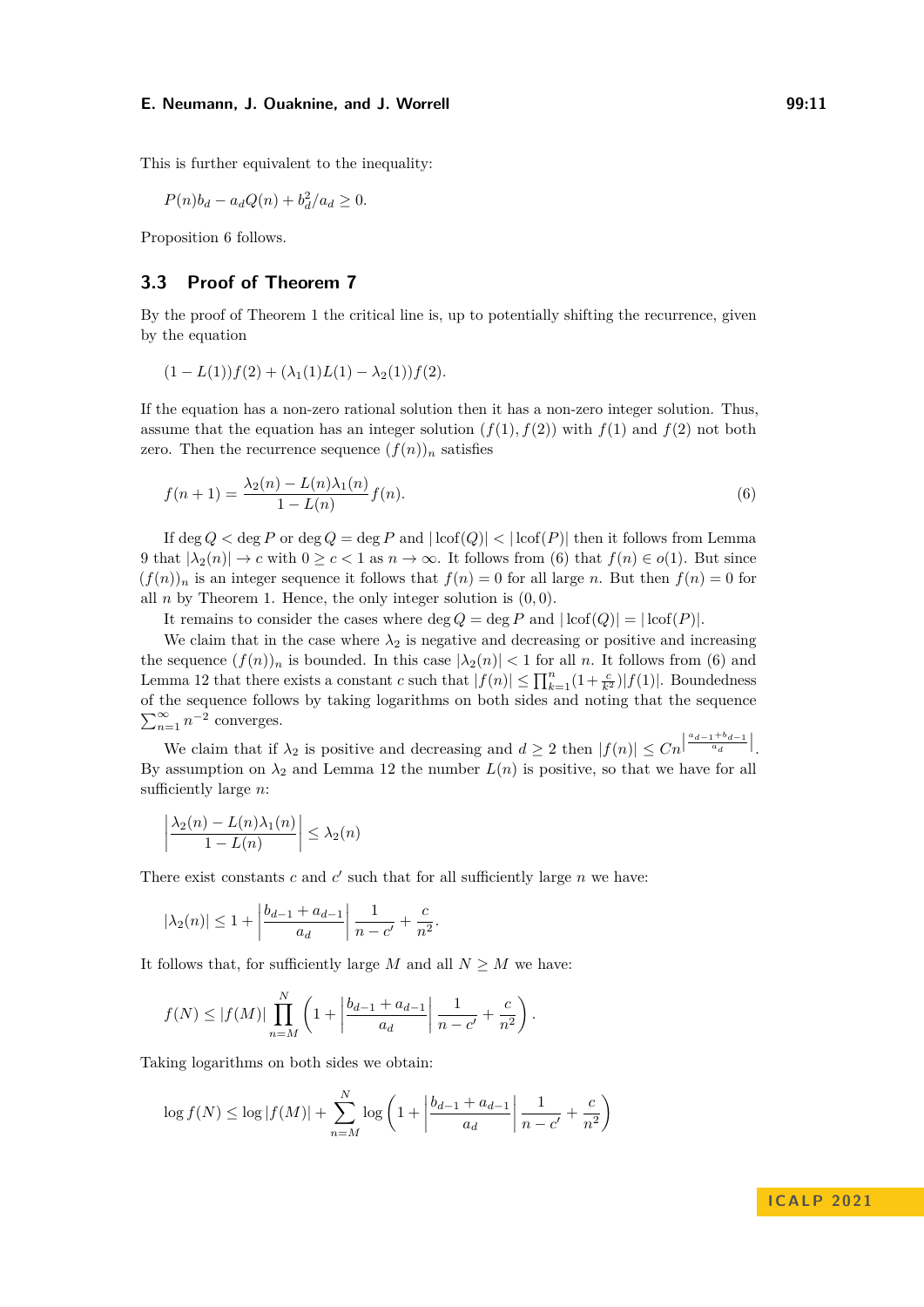## **99:12 Decision Problems for Second-Order Holonomic Recurrences**

Using  $\log(1+x) = x + O(x^2)$  we obtain:

$$
\log f(N) \le \log |f(M)| + \sum_{n=M}^{N} \left( \left| \frac{b_{d-1} + a_{d-1}}{a_d} \right| \frac{1}{n-c'} + \frac{c}{n^2} + O(1/n^2) \right) \tag{7}
$$

<span id="page-11-1"></span><span id="page-11-0"></span>
$$
\leq \log|f(M)| + \left| \frac{b_{d-1} + a_{d-1}}{a_d} \right| \log(N) + C', \tag{8}
$$

where  $C'$  is a constant.

We have used in [\(7\)](#page-11-0) that  $\sum_{n=1}^{N} \frac{1}{n} \leq \log(N) + \gamma + 1$  for all large *N*, where  $\gamma \approx 0.5572...$ is the Euler-Mascheroni constant. Since  $\sum_{n=1}^{N} \frac{1}{n}$  diverges, it follows that  $\sum_{n=M}^{N} \frac{1}{n} \leq \log(N)$ for large *M*. Now apply the exponential function to both sides of [\(8\)](#page-11-1):

$$
f(N) \leq |f(M)|N^{\left|\frac{b_{d-1}+a_{d-1}}{a_d}\right|}e^{C'}.
$$

This proves the claim. An analogous argument shows that  $f(N) \in O\left(N^{\left\lfloor \frac{b_{d-1}+a_{d-1}}{a_d} \right\rfloor} \right)$  if  $\lambda_2$ is negative and increasing and  $d \geq 2$ . Analogous claims hold for the case that  $d = 1$ . Now, by assumption we have

<span id="page-11-2"></span>
$$
L(n) = \frac{\lambda_2(n)f(n) - f(n+1)}{\lambda_1(n)f(n) - f(n+1)}.
$$
\n(9)

By our previous considerations, the denominator of this expression is in  $O(\frac{1}{P(n)})$  if  $\lambda_2(n)$ is positive and increasing or if  $\lambda_2(n)$  is negative and decreasing. If  $\lambda_2(n)$  is, say, positive and decreasing and  $d \geq 2$  then the expression is in  $O(n^{\left\lfloor \frac{b_{d-1}+a_{d-1}}{a_d} \right\rfloor} P(n))$ . Similarly for the other cases we consider. Thus, if  $\lambda_2(n)$  is positive and increasing or negative and decreasing, or for instance if  $d \geq 2$  and it is positive and decreasing and *bd*−1+*ad*−<sup>1</sup>  $\left| \frac{a_{d-1}}{a_d} \right|$  < deg *P* + 2, then the numerator of  $(9)$  has to be in  $o(1)$ .

In other words, we have a sequence of pairs of non-zero integers  $(x_n, y_n)$  with  $|x_n|, |y_n| \leq n^p$ for some positive integer *p* such that  $|\lambda_2(n)x_n - y_n| \to 0$  as  $n \to \infty$ . We may assume that  $p \geq 2$ . Now use the series representation [\(10\)](#page-13-0) of  $\lambda_2(n)$  computed in Section [3.4:](#page-12-0)

$$
\begin{split}\n&|\lambda_2(n)x_n - y_n| \\
&= \left| -x_n \sum_{m=1}^{\infty} \frac{2^{m-1} Q(n)^m}{m!} \prod_{j=1}^{m-1} (1-2j) P(n)^{1-2m} - y_n \right| \\
&= \left| x_n \sum_{m=1}^{2p} \frac{2^{m-1} Q(n)^m}{m!} \prod_{j=1}^{m-1} (1-2j) P(n)^{1-2m} + y_n + O\left( n^p Q(n)^{2p} / P(n)^{4p-1} \right) \right| \\
&= \left| P(n)^{1-4p} \left( x_n \left( \sum_{m=1}^{2p} \frac{2^{m-1} Q(n)^m}{m!} \prod_{j=1}^{m-1} (1-2j) P(n)^{4p-2m} \right) + y_n P(n)^{4p-1} \right) \right| \\
&+ O\left( n^p Q(n)^{2p} / P(n)^{4p-1} \right).\n\end{split}
$$

In order for this to converge to zero we must have

$$
x_n \left( \sum_{m=1}^{2p} \frac{2^{m-1} Q(n)^m}{m!} \prod_{j=1}^{m-1} (1-2j) P(n)^{4p-2m} \right) + y_n P(n)^{4p-1} \in o(P(n)^{4p-1}).
$$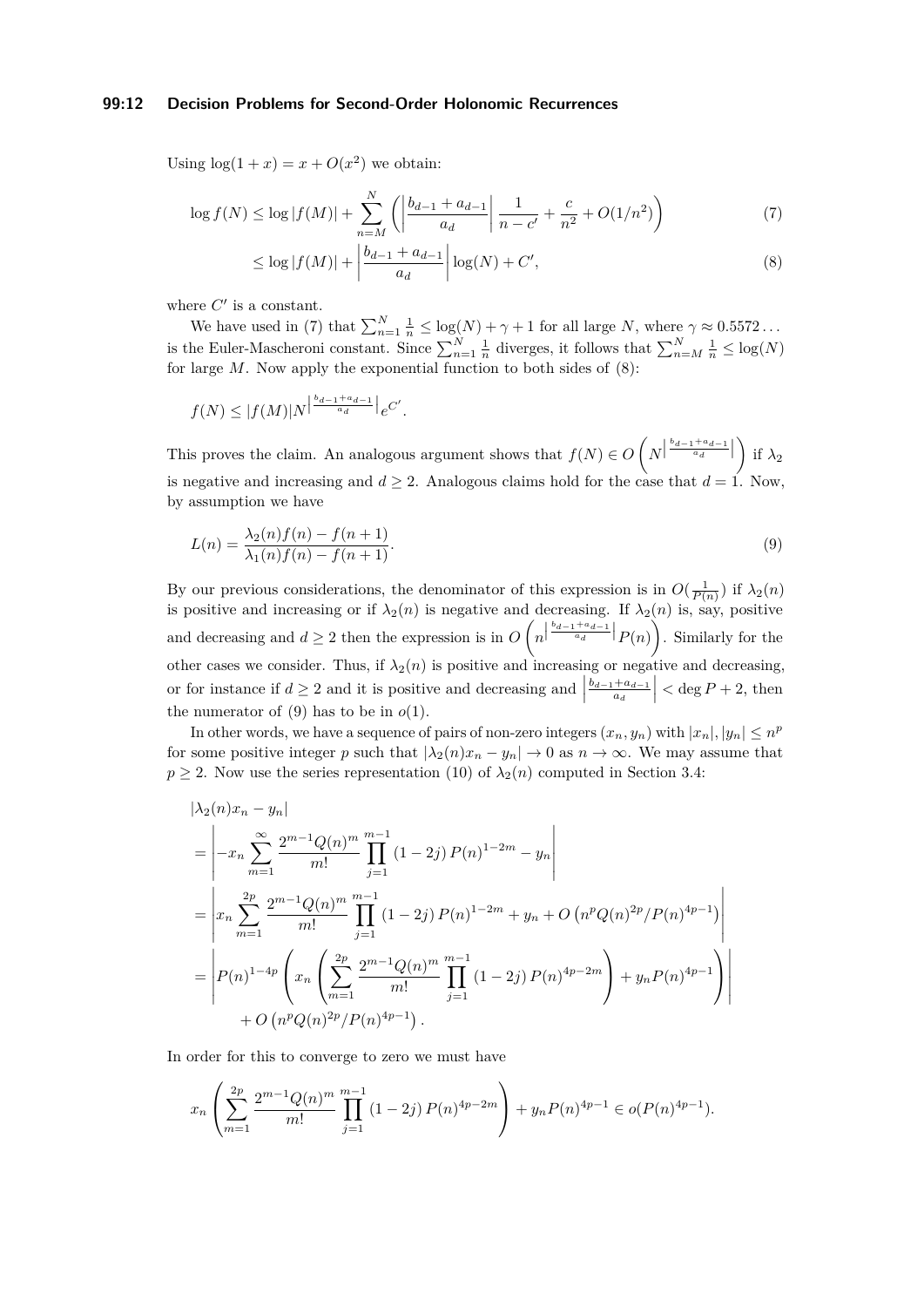But the left hand side is an integer linear combination of two polynomials of degree  $(4p-1)$  deg *P*. By assumption, their leading coefficients are either equal or additive inverses of each other – depending on the sign of  $\lambda_2(n)$ . It follows that  $x_n = y_n$  or  $x_n = -y_n$ for all sufficiently large *n*. Let us without loss of generality assume that the former holds true.

Then, for all sufficiently large *n* the lines

$$
L_n = \{(x, y) | (\lambda_1(n)L(n) - \lambda_2(n))x + (1 - L(n)) = 0\}
$$

are all equal to the diagonal  $x = y$ . Since the matrix  $M(n)$  sends the line  $L_n$  line onto the line  $L_{n+1}$ , it follows that the vector  $(1,1)$  is an eigenvector for every  $M(n)$ . The corresponding eigenvalue must be  $\lambda_2(n)$ . But since the vector gets mapped to itself it follows that  $\lambda_2(n) = 1$ for all *n*, contradicting our initial assumption.

## <span id="page-12-0"></span>**3.4 Proof of Lemmas [11](#page-8-1) and [12](#page-8-0)**

We will expand the terms  $a(k, n)$ ,  $b(k, n)$ ,  $c(k, n)$ , and  $d(k, n)$  into large sums based on the above recursive equations. It will be convenient to describe these sums with the help of a finite automaton. Consider the finite automaton A over the alphabet  $\Sigma =$ {stay-big*,* switch-small*,* stay-small*,* switch-big} defined in Figure [2.](#page-12-1)

<span id="page-12-1"></span>

**Figure 2** The automaton A.

Let  $[\text{small} \rightarrow \text{small}] \subseteq \Sigma^*$  denote the set of all words that are accepted by A with initial state "small" and accepting state "small". Define the sets [small  $\rightarrow$  big], [big  $\rightarrow$  small], and [big  $\rightarrow$  big] analogously.

For each symbol  $s \in \Sigma$ , let  $\llbracket s \rrbracket$ :  $\mathbb{N} \to \mathbb{R}$  be the obvious function associated with it. For a word  $w = w_1 \cdots w_s$  over the alphabet  $\Sigma$  and  $n > s$ , let  $[\![w]\!](n) = [\![w_1]\!](n) \cdots [\![w_s]\!](n-s+1)$ .

For  $k \leq n$ , let

$$
A(k, n) = \text{[small} \to \text{small}] \cap \Sigma^{n-k}
$$
  
\n
$$
B(k, n) = \text{[small} \to \text{big}] \cap \Sigma^{n-k}
$$
  
\n
$$
D(k, n) = \text{[big} \to \text{big}] \cap \Sigma^{n-k}
$$
  
\n
$$
D(k, n) = \text{[big} \to \text{big}] \cap \Sigma^{n-k}
$$

From the above recursive equations and initial values we obtain for all  $n > k$ :

$$
a(k,n) = \lambda_2(k) \sum_{w \in A(k,n)} [w](n-1) \qquad b(k,n) = \lambda_1(k) \sum_{w \in B(k,n)} [w](n-1)
$$
  

$$
c(k,n) = \lambda_2(k) \sum_{w \in C(k,n)} [w](n-1) \qquad d(k,n) = \lambda_1(k) \sum_{w \in D(k,n)} [w](n-1).
$$

We study the asymptotic behaviour of the quotients  $a(k, n)/d(k, n)$ ,  $b(k, n)/d(k, n)$ , and  $c(k,n)/d(k,n)$ . In order to do so, we first need to study the asymptotic behaviour of the functions stay-big*,* switch-small*,* stay-small*,* switch-big. In the sequel we will denote these functions by stb*,* sws*,* sts*,* swb for short.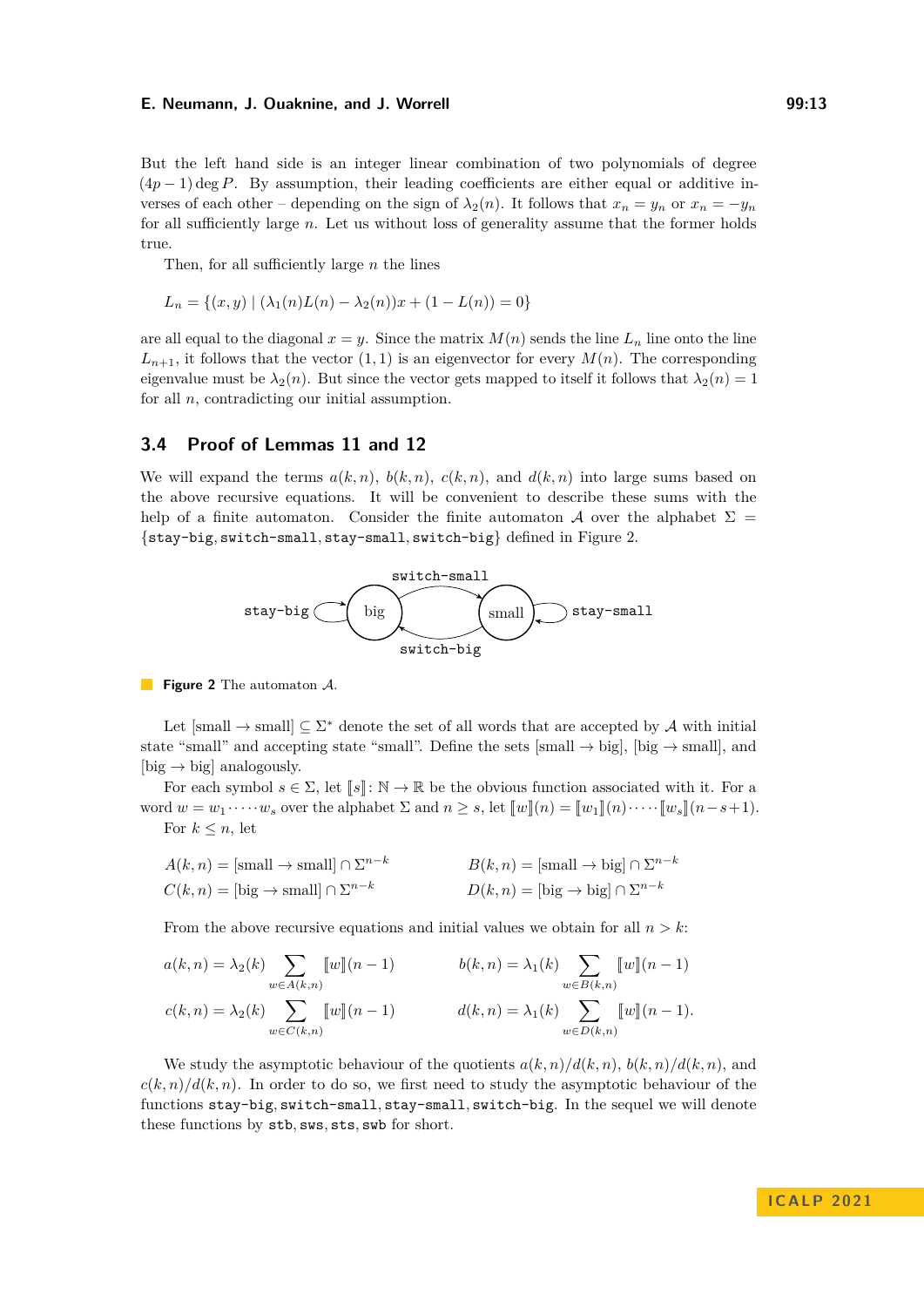## **99:14 Decision Problems for Second-Order Holonomic Recurrences**

Recall that we have

$$
\lambda_1(n) = \frac{1}{2} \left( P(n) + \left( P(n)^2 + 4Q(n) \right)^{1/2} \right)
$$

and

$$
\lambda_2(n) = \frac{1}{2} \left( P(n) - \left( P(n)^2 + 4Q(n) \right)^{1/2} \right)
$$

The Taylor series expansion of  $h(x) = x^{1/2}$  about  $x = P(n)^2$  is

$$
x^{1/2} = \sum_{m=0}^{\infty} \frac{(x - P(n)^2)^m}{2^m m!} \left( \prod_{j=1}^{m-1} (1 - 2j) \right) P(n)^{1 - 2m}.
$$

Hence:

<span id="page-13-0"></span>
$$
\left(P(n)^2 + 4Q(n)\right)^{1/2} = \sum_{m=0}^{\infty} \frac{2^m Q(n)^m}{m!} \left(\prod_{j=1}^{m-1} (1-2j)\right) P(n)^{1-2m}.\tag{10}
$$

Let

$$
\rho(n) = \sum_{m=1}^{\infty} \frac{2^{m-1} Q(n)^m}{m!} \prod_{j=1}^{m-1} (1 - 2j) P(n)^{1-2m}.
$$

Then we have

$$
\lambda_1(n) = P(n) + \rho(n),
$$

and

$$
\lambda_2(n) = -\rho(n).
$$

Note that the series

$$
\sum_{m=1}^{\infty} \frac{2^{m-1} Q(n)^m}{m!} \prod_{j=1}^{m-1} (1-2j) P(n)^{1-2m}
$$

is majorised by the geometric series  $P(n) \sum_{m=1}^{\infty} \left( \frac{4Q(n)}{P(n)^2} \right)$  $\left(\frac{4Q(n)}{P(n)^2}\right)^m$ . In particular we have

$$
\sum_{m=k}^{\infty} \frac{2^{m-1} Q(n)^m}{m!} \prod_{j=1}^{m-1} (1-2j) P(n)^{1-2m} = O\left(\frac{Q(n)^k}{P(n)^{2k-1}}\right).
$$

Let us now prove Lemma [9.](#page-7-2)

**Proof of Lemma [9.](#page-7-2)** It is clear that  $\lambda_1(n)$  is positive and monotonically increasing. It follows easily from the series representation [\(10\)](#page-13-0) that  $\lambda_1(n)$  has the claimed asymptotic behaviour.

If  $Q(n)$  is negative for all *n* then  $(P(n)^2 + 4Q(n))^{1/2} < P(n)$  and  $\lambda_2(n)$  is positive for all *n*. If  $Q(n)$  is positive for all *n* then  $(P(n)^{2} + 4Q(n))^{1/2} > P(n)$  and  $\lambda_{2}(n)$  is negative for all *n*. It follows easily from the series representation [\(10\)](#page-13-0) that  $\lambda_2(n)$  has the claimed asymptotic behaviour.

The claimed asymptotic behaviour of the functions stb, swb, and sts is easily verified.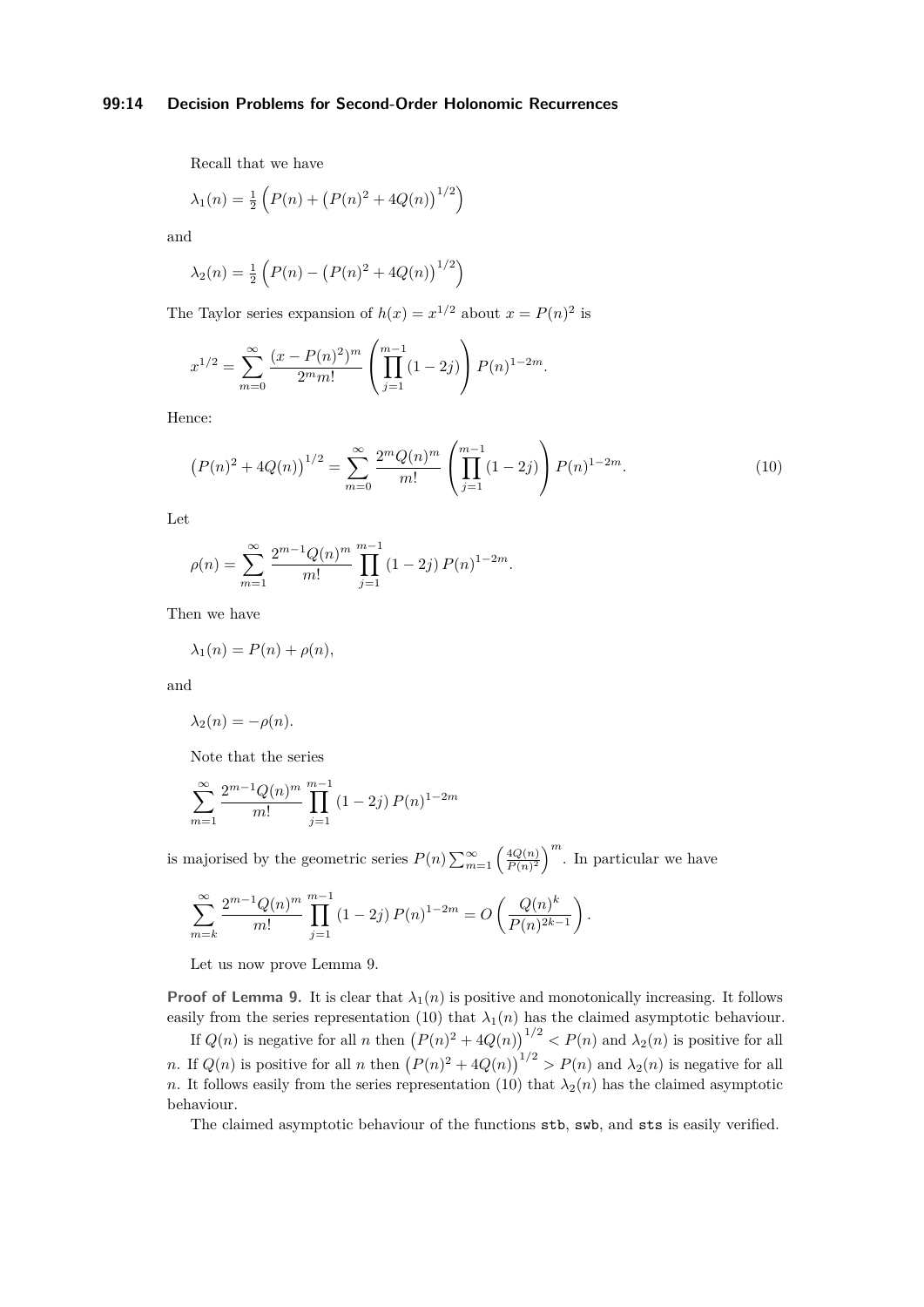It remains to prove that  $\lambda_2$  is either constant or monotone and to study the asymptotic behaviour of sws. To this end we compute the derivative of  $\lambda_2(z)$  for  $z \in \mathbb{R}$ :

$$
\lambda_2'(z) = \frac{P'(z)(P(z)^2 + 4Q(z))^{1/2} - P(z)P'(z) - 2Q'(z)}{2(P(z)^2 + 4Q(z))^{-1/2}}.
$$

Let  $A(z) = P'(z)(P(z)^{2} + 4Q(z))^{1/2}$  and  $B(z) = P(z)P'(z) - 2Q'(z)$ . Then  $A(z)^{2}$  and  $B(z)^{2}$ are polynomials. Hence, if the functions  $A(z)$  and  $B(z)$  are not equal everywhere, then there exists a positive constant *c* such that  $|A(z)^2 - B(z)^2| \ge c$  for all sufficiently large *z*. Thus,

 $|A(z) - B(z)| = |A(z)^2 - B(z)^2|/|A(z) + B(z)| \ge c/|A(z) + B(z)|.$ 

This already establishes that  $\lambda_2$  is either constant or monotone.

We have sws  $\in \Theta(\lambda_2(n)-\lambda_2(n+1))$ . If  $\lambda_2$  is constant then clearly sws = 0. Assume now that  $\lambda_2$  is not constant. The upper bound sws  $\in O(n^{-2})$  can be deduced from the easily established fact that if the degree of *P* and *Q* is bounded by *d*, then the degree of  $Q(n)P(n+1) - Q(n+1)P(n)$  is bounded by 2*d* − 2.

From the series representation [\(10\)](#page-13-0) we obtain  $|A(z)+B(z)| \in O(z^{2 \deg P-1})$  and  $2(P(z)^{2}-1)$  $4Q(z)$ <sup>-1/2</sup> ∈  $O(z^{\deg P})$ . It follows that  $|\lambda_2'(z)|$  ∈  $\Omega(z^{1-3 \deg P})$ . Then, by the mean value theorem,  $|\lambda_2(n) - \lambda_2(n+1)| \in \Omega(n^{1-3 \deg P})$ .

The signs of the coefficients stb*,* sws*,* swb*,* sts can be easily deduced from Lemma [9.](#page-7-2) They depend on the behaviour of the function  $\lambda_2(n)$ . Recall that this function is either constant, positive, or negative and either increasing or decreasing. This leads to four possible sign configurations, indicated in Figures [3](#page-15-0) - [7.](#page-15-0)

We will treat the case where  $\lambda_2$  is constant and the case where  $\lambda_2$  is non-constant separately. Let us focus on the latter case for now. Let  $D(k,n)^+$  denote the set of words in  $D(k, n)$  which contain each of the symbols sws and sts an even number of times. Let  $D(k, n)$ <sup>–</sup> denote its complement. Clearly, for every word  $w \in D(k, n)^+$ , the number  $[\![w]\!](n)$ is positive.

The following proposition is trivial but useful when comparing sums over large index sets:

<span id="page-14-1"></span>**• Proposition 13.** Let *A* and *B* be finite sets of positive real numbers. Let  $\mu$ :  $A \rightarrow B$  be a function. Assume that  $a/\mu(a) < \varepsilon$  for some  $\varepsilon > 0$  and  $\mu^{-1}(b)$  contains at most *c* elements. Then

$$
\sum_{a\in A}a/\sum_{b\in B}b < c\varepsilon.
$$

<span id="page-14-0"></span>**► Lemma 14.** Assume that  $\lambda_2$  is non-constant. For all sufficiently large *k* and  $n \geq k$  we have

$$
\sum_{w \in D(k,n)^+} \llbracket w \rrbracket(n-1) > 2 \sum_{w \in D(k,n)^-} |\llbracket w \rrbracket(n-1)|
$$

**Proof.** Let  $D(k, n)$ <sub>1</sub> denote the set of words with an odd number of sws. Let  $D(k, n)$ <sub>2</sub> denote the set of words with an even number of sws. Consider the map  $\mu: D(k,n)_1 \to D(k,n)_2$ defined as follows: For a word  $w \in D(k,n)$  there exist unique words p, r such that  $w = p \cdot \texttt{sws} \cdot r$  with sws not occurring in *r*. Let  $\mu(w) = p \cdot \texttt{stb}|r|+1$ .

For  $w = p \cdot \textbf{s} \cdot r$  we have

$$
\mu^{-1}(\mu(w)) = \left\{ p \cdot \mathtt{sws} \cdot \mathtt{sts}^j \cdot \mathtt{sub} \cdot \mathtt{stb}^{|r| - j - 1} \mid j \in \{0, \dots, |r| - 1\} \right\}.
$$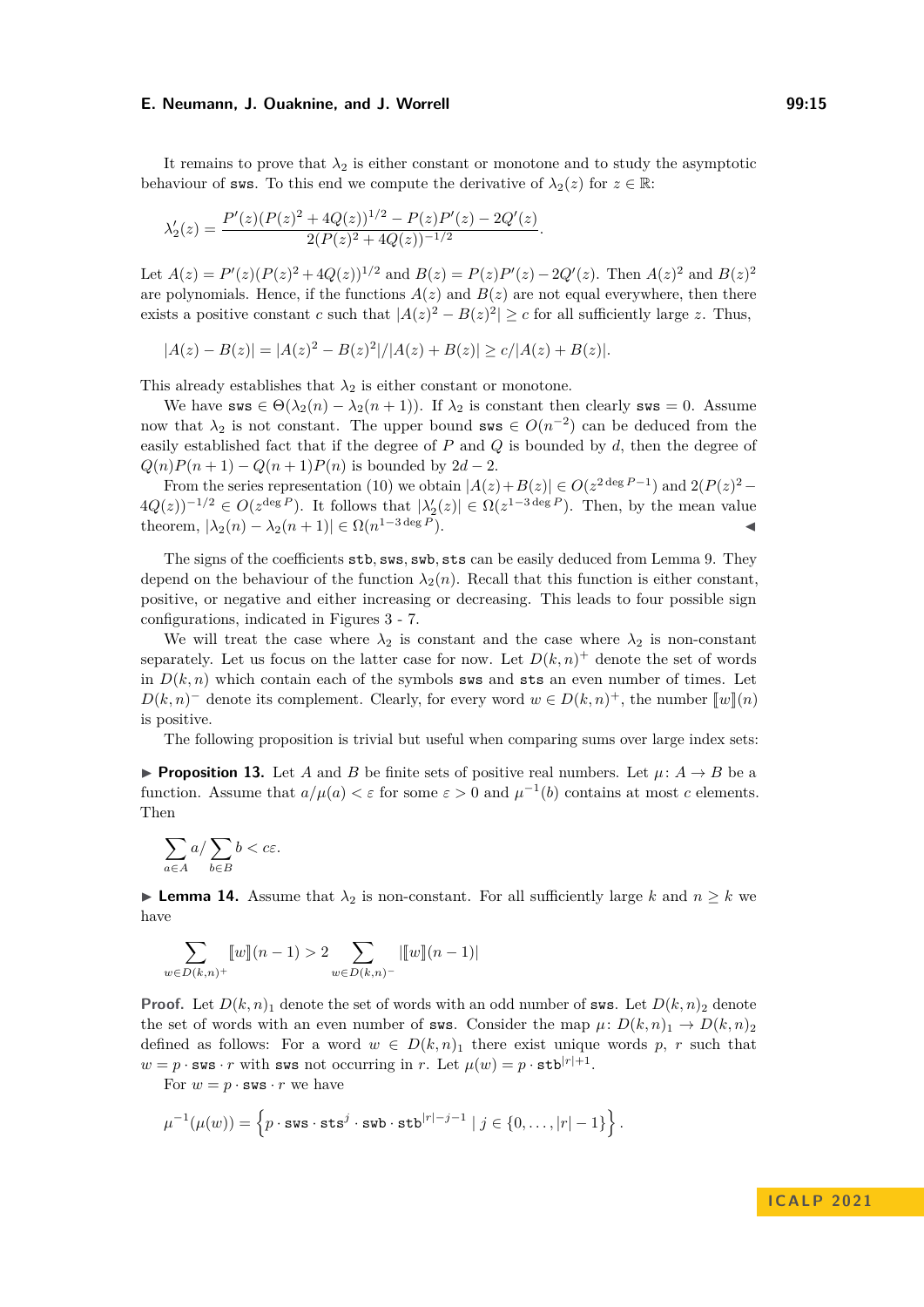# **99:16 Decision Problems for Second-Order Holonomic Recurrences**

<span id="page-15-0"></span>

**Figure 6**  $\lambda_2$  negative and increasing.



**Figure 7** *λ*<sup>2</sup> negative and decreasing.

We have

$$
\sum_{v \in \mu^{-1}(\mu(w))} |[v](n-1)| / |[\mu(w)](n-1)|
$$
\n
$$
= \sum_{j=0}^{n-k-|p|-2} \left| \frac{\mathrm{sw}(n-|p|-1) \cdot \prod_{l=1}^{j} \mathrm{sts}(n-|p|-l-1) \cdot \mathrm{sw}(n-|p|-j-2) \cdot \prod_{l=k}^{n-|p|-j-3} \mathrm{sts}(l)}{\mathrm{sts}(n-|p|-1) \cdot \cdots \mathrm{sts}(k)}} \right|
$$
\n
$$
\leq \sum_{j=0}^{n-k-|p|-2} \left| \frac{c/(n-|p|-1)^2 \cdot c^j \cdot c/(n-|p|-j-2)}{P(n-|p|-1) \cdot \cdots P(n-|p|-j-2)} \right|
$$

for some constant *c*. Now, for large *k* we have  $P(k) > c$  and we can estimate: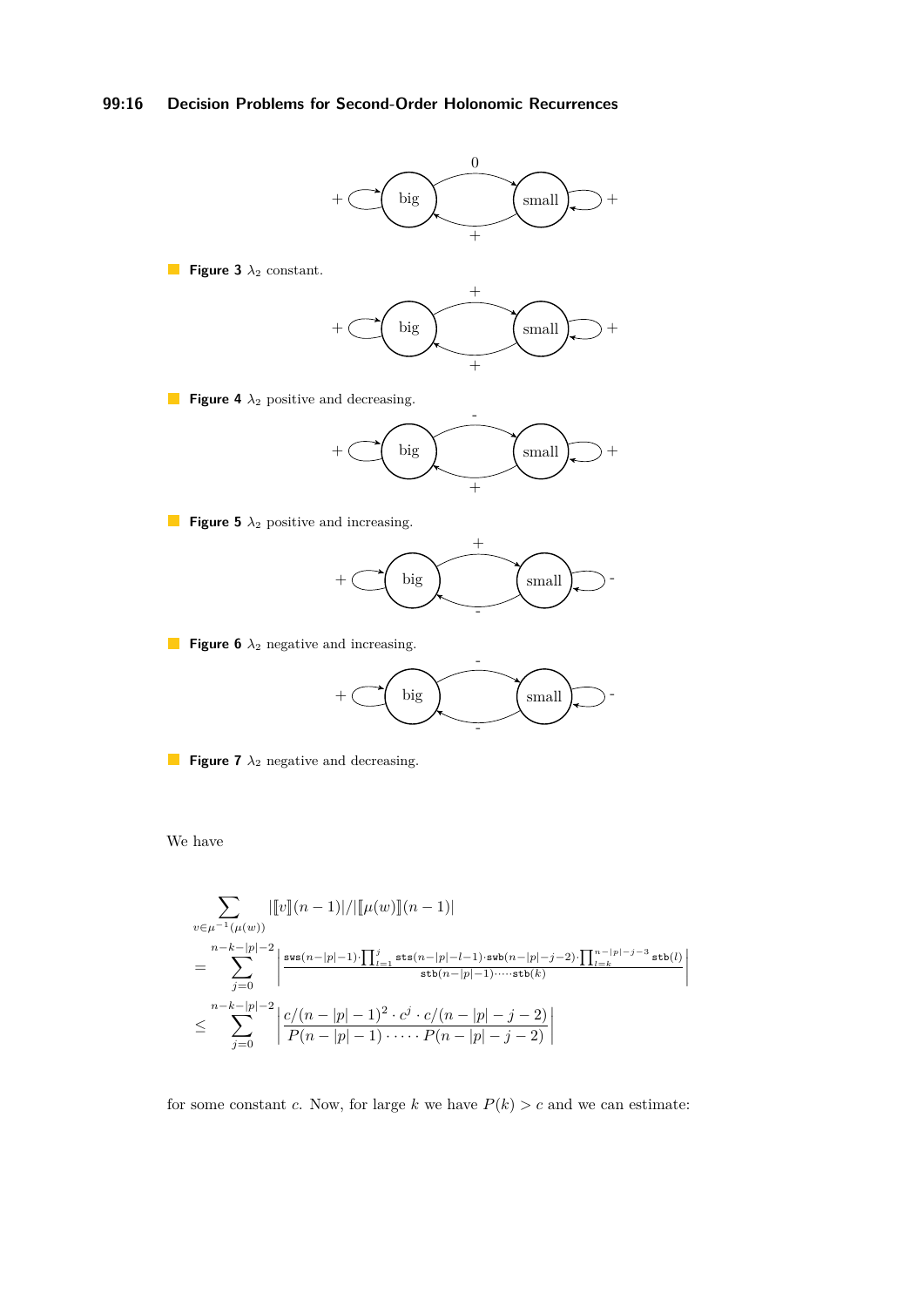$$
\sum_{j=0}^{n-k-|p|-2} \left| \frac{c/(n-|p|-1)^2 \cdot c^j \cdot c/(n-|p|-j-2)}{P(n-|p|-1) \cdot \dots \cdot P(n-|p|-j-2)} \right|
$$
  

$$
\leq \frac{c^2}{k(n-|p|-1)^2} \sum_{j=0}^{n-k-|p|-2} \left(\frac{c}{P(k)}\right)^j
$$
  

$$
\leq \frac{c^2}{k^3} \frac{P(k)}{P(k)-c}.
$$

It follows that

$$
\sum_{w \in D(k,n)_1} \left| [w](n-1) \right| / \sum_{w \in D(k,n)_2} \left| [w](n-1) \right| \leq \frac{c^2}{k^3} \frac{P(k)}{P(k)-c}.
$$

Define a map  $\sigma: D(k,n)_2 \to D(k,n)^+$  as follows: For a word  $w \in D(k,n)_2$ , if *w* contains the symbol sts an even number of times, let  $\sigma(w) = w$ . If *w* contains the symbol sts an odd number of times then there exists a unique integer  $e \geq 1$  and unique words  $p, q$  such that

 $w = p \cdot \texttt{sws} \cdot \texttt{sts}^e \cdot q$ 

and *q* does not contain the symbol sts. Now, let

 $\sigma(w) = p \cdot \mathtt{stb} \cdot \mathtt{sws} \cdot \mathtt{sts}^{e-1} \cdot q.$ 

Then  $\sigma$  is a well-defined map of type  $D(k, n)_2 \to D(k, n)^+$ . Every word in  $D(k, n)^+$  has at most two preimages under  $\sigma$ .

Let  $w = p \cdot \textbf{sws} \cdot \textbf{sts}^e \cdot q \in D(k, n)_2$  be a word which contains the symbol sts an odd number of times. Then

$$
|[w](n-1)|/[(\sigma(w)][(n-1)] = \frac{|\mathbf{sws}(n-|p|-1) \cdot \mathbf{sts}(n-|p|-2)|}{|\mathbf{stb}(n-|p|-1) \cdot \mathbf{sws}(n-|p|-2)|} \le \frac{c}{P(k)}
$$

with the same constant  $c > 0$  as above. It follows that

$$
\sum_{w \in D(k,n)_2} |[w](n-1)| / \sum_{w \in D(k,n)^+} [w](n-1) \le 2.
$$

Further, letting  $D(k, n)_2$  denote the set of words in  $D(k, n)_2$  which contain the symbol sts an odd number of times, the same estimate shows that

$$
\sum_{w \in D(k,n)^{-}_{2}} |[w](n-1)| / \sum_{w \in D(k,n)^{+}} [w](n-1) \leq \frac{c}{P(k)}.
$$

Thus, in total, we have:

$$
\frac{\sum_{w \in D(k,n)} |\llbracket w \rrbracket(n-1)|}{\sum_{w \in D(k,n)+} \llbracket w \rrbracket(n-1)} \le \frac{\sum_{w \in D(k,n)+} |\llbracket w \rrbracket(n-1)|}{\sum_{w \in D(k,n)+} \llbracket w \rrbracket(n-1)} + \sum_{w \in D(k,n)+} |\llbracket w \rrbracket(n-1)|}{\sum_{w \in D(k,n)+} \llbracket w \rrbracket(n-1)} + \frac{\sum_{w \in D(k,n)} |\llbracket w \rrbracket(n-1)|}{\sum_{w \in D(k,n)+} \llbracket w \rrbracket(n-1)} + \frac{\sum_{w \in D(k,n)} |\llbracket w \rrbracket(n-1)}{\sum_{w \in D(k,n)+} \llbracket w \rrbracket(n-1)} + \frac{\sum_{w \in D(k,n)} |\llbracket w \rrbracket(n-1)}{\sum_{w \in D(k,n)+} \llbracket w \rrbracket(n-1)} \le \frac{c}{P(k)} + 2\frac{c^2}{k^3} \frac{P(k)}{P(k) - c}.
$$

The right hand side converges to zero as  $k \to \infty$ . In particular it is smaller than 1/2 for all sufficiently large  $k$ , which yields the claim.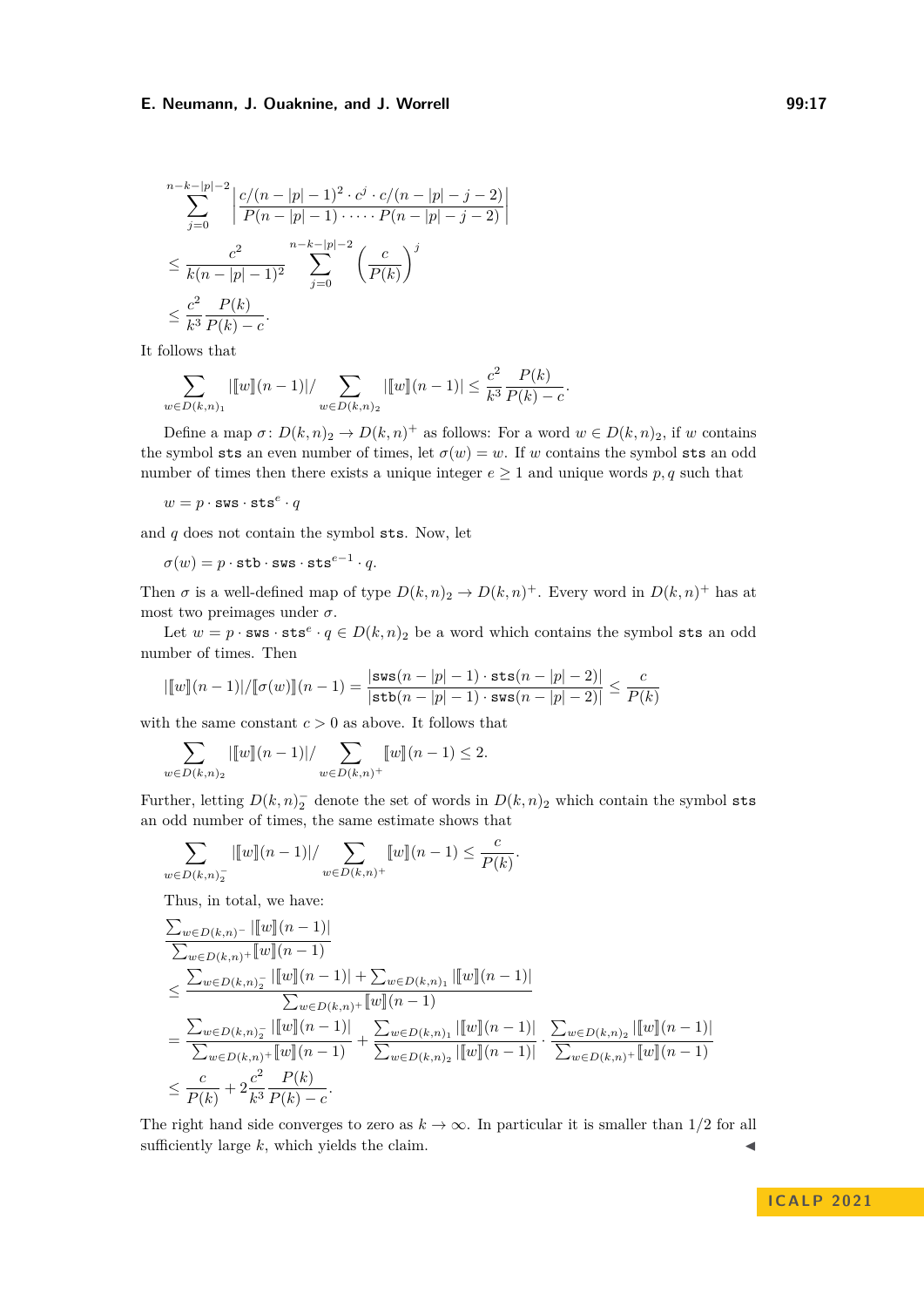## **99:18 Decision Problems for Second-Order Holonomic Recurrences**

Lemma [14](#page-14-0) immediately implies Lemma [10.](#page-7-0) The computability of the constant *K* is obtained by observing that we can effectively find all constants that appear in the estimates in the proof. We are now ready to prove Lemmas [11](#page-8-1) and [12.](#page-8-0)

**Proof of Lemma [11.](#page-8-1)** We only prove the claim for  $b(k, n)$ . The claim for  $a(k, n)$  is proved analogously.

Let us first assume that  $\lambda_2$  is non-constant. Then by Lemma [14](#page-14-0) it suffices to show that

$$
\sum_{w \in B(k,n)} |[w](n-1)| / \sum_{w \in D(k,n)} |[w](n-1)| = O(1/nP(n)).
$$

By Lemma [9](#page-7-2) we have  $\text{sws} \in \Omega(n^{1-3 \deg P})$ . Define a map  $\mu: B(k,n) \to D(k,n)$  as follows: for a word  $w = p \cdot q$  in  $B(k, n)$  with  $|p| = 5$ , let  $\mu(w) = \texttt{stb}^4 \cdot s \cdot q$ , where  $s = \texttt{sws}$  if  $q \in [\text{small} \to \text{big}]$  and  $s = \text{stb}$  if  $q \in [\text{big} \to \text{big}]$ . Then the set  $\mu^{-1}(\mu(w))$  contains at most 16 elements. By Proposition [13](#page-14-1) it suffices to show that  $\|\overline{w}\| (n-1)/|\overline{u}(w)\| (n-1)| \in O(1/nP(n)).$ 

Consider two cases. The first case is that  $w = p \cdot q$  with  $p \in [small] \rightarrow small$ ,  $|p| = 5$ . Note that  $\left\| \left[ p \right] \left[ (n-1) \right]$  is smaller than  $\left[ \mathsf{s} \mathsf{t} \mathsf{s}^5 \right] \left( (n-1) \right]$  or  $\left[ \mathsf{s} \mathsf{w} \mathsf{b} \cdot \mathsf{s} \mathsf{t} \mathsf{b}^3 \cdot \mathsf{s} \mathsf{w} \mathsf{s} \right] \left( (n-1) \right)$ . Now,  $\mu(\texttt{sts}^5 \cdot q) = \texttt{stb}^4 \cdot \texttt{sws} \cdot q \text{, with}$ 

$$
\frac{\lbrack \text{sts}^5 \cdot q \rbrack (n-1)}{\lbrack \text{stb}^4 \cdot \text{sus} \cdot q \rbrack (n-1)} = \frac{\text{sts}(n-1) \cdot \dots \cdot \text{sts}(n-5)}{\text{stb}(n-1) \cdot \dots \cdot \text{stb}(n-4) \cdot \text{sus}(n-5)}
$$

$$
= \frac{\Theta(n^{5(\text{deg }P - \text{deg }Q)})}{\Theta(n^{4 \text{deg }P} n^{1-3 \text{deg }P})}
$$

$$
= O\left(\frac{1}{nP(n)}\right).
$$

It remains to check the other possibility.  $\mu(\texttt{swb}\cdot\texttt{stb}^3\cdot\texttt{sws}\cdot q)=\texttt{stb}^4\cdot\texttt{sws}\cdot q,$  with

$$
\frac{\llbracket \texttt{sub} \cdot \texttt{stb}^3 \cdot \texttt{sws} \cdot q \rrbracket(n-1)}{\llbracket \texttt{stb}^4 \cdot \texttt{sws} \cdot q \rrbracket(n-1)} = \frac{\texttt{swb}(n-1)}{\texttt{stb}(n-1)} = \frac{O(1/n)}{\Theta(P(n))} = O\left(\frac{1}{nP(n)}\right).
$$

The second case is that  $w = p \cdot q$  with  $p \in [\text{small} \rightarrow \text{big}], |p| = 5$ . Again,  $|\llbracket p \rrbracket(n-1)|$  is smaller than  $\llbracket \textsf{swb} \cdot \textsf{stb}^4 \rrbracket(n-1)$  or  $\llbracket \textsf{sts}^4 \cdot \textsf{swb} \rrbracket(n-1)$ . We have  $\mu(\textsf{swb} \cdot \textsf{stb}^4 \cdot q) = \textsf{stb}^5 \cdot q$ with

$$
\frac{\llbracket \texttt{sub} \cdot \texttt{stb}^4 \cdot q \rrbracket (n-1)}{\llbracket \texttt{stb}^5 \cdot q \rrbracket (n-1)} = \frac{\texttt{sub}(n-1)}{\texttt{stb}(n-1)} = O\left(\frac{1}{nP(n)}\right)
$$

and  $\mu(\texttt{sts}^4 \cdot \texttt{swb} \cdot q) = \texttt{stb}^5 \cdot q$  with

$$
\frac{\lbrack \texttt{sts}^4 \cdot \texttt{sub} \cdot q \rbrack \rbrack (n-1)}{\lbrack \texttt{stb}^5 \cdot q \rbrack \rbrack (n-1)} = \frac{\texttt{sts}(n-1) \cdot \dots \cdot \texttt{sts}(n-4) \cdot \texttt{sub}(n-5)}{\texttt{stb}(n-1) \cdot \dots \cdot \texttt{stb}(n-5)} = O\left(\frac{1}{nP(n)}\right).
$$

This proves the claim.

It remains to examine the case where  $\lambda_2$  is constant. In this case, sws = 0, so that

$$
d(k,n) = \mathtt{stb}(n-1) \cdot \dots \cdot \mathtt{stb}(k) \lambda_1(k).
$$

We have

$$
B(k,n) = \left\{ \texttt{sts}^e \cdot \texttt{sub} \cdot \texttt{stb}^{n-k-e} \mid e \in \{0,\ldots,n-k\} \right\},\,
$$

so that

$$
b(k,n) = \lambda_2(k) \sum_{e=0}^{n-k} \left( \prod_{j=1}^e \text{sts}(n-j) \right) \text{sub}(n-e-1) \left( \prod_{j=e+1}^{n-k} \text{stb}(n-j-1) \right).
$$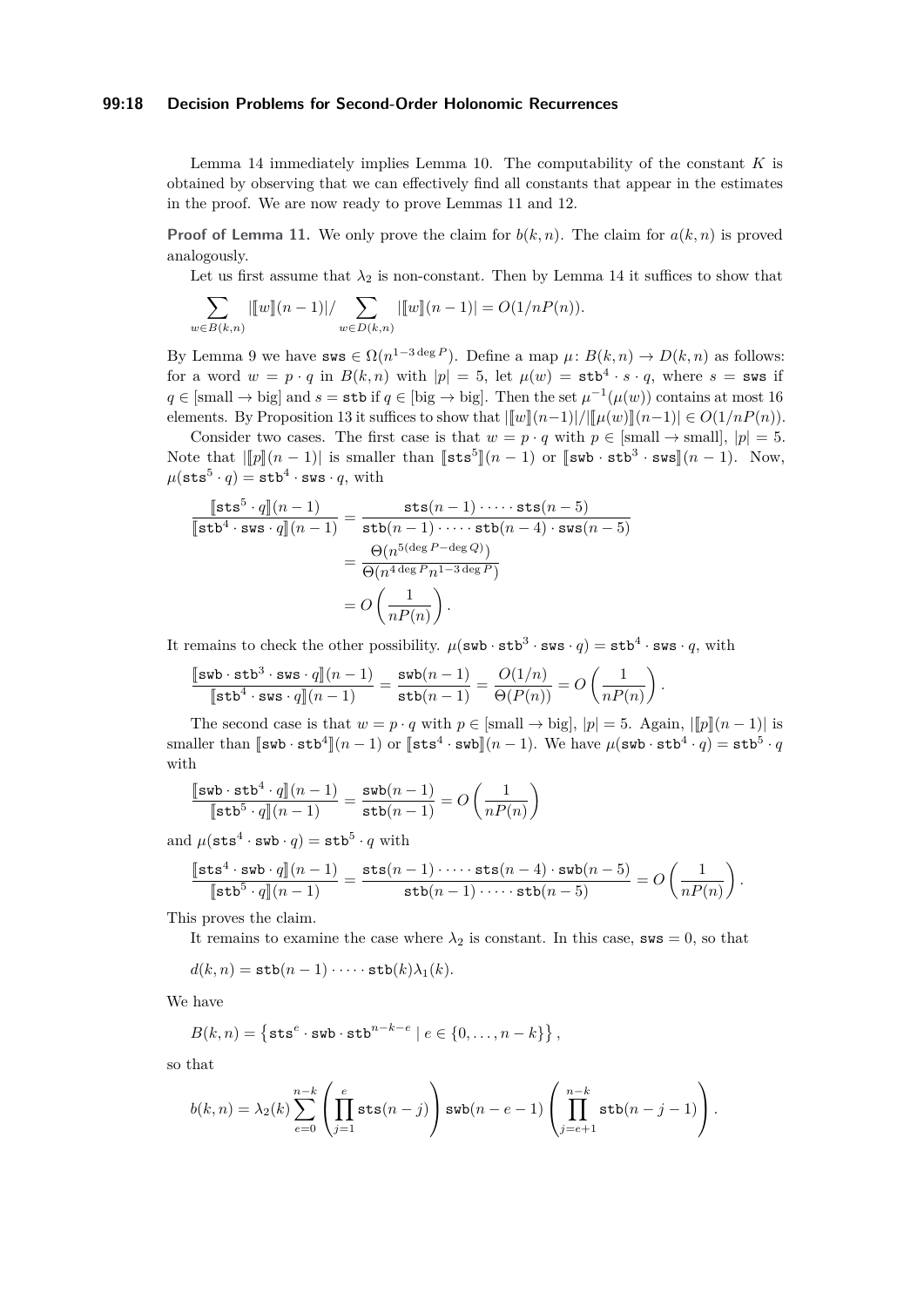It follows that

$$
b(k,n)/d(k,n) = \frac{\lambda_2(k)}{\lambda_1(k)} \sum_{e=0}^{n-k} \frac{\left(\prod_{j=1}^e \text{sts}(n-j)\right) \text{sub}(n-e-1)}{\prod_{j=0}^e \text{stb}(n-j-1)}.
$$

Now, by Lemma [9](#page-7-2) there exists a positive constant *c* such that  $|\texttt{sts}(n-j)| \leq c$ ,  $|\texttt{sub}(n-e-1)| \leq$  $c/(n-e)$ , and  $|\text{stb}(n-j-1)| \ge P(n)/c$ . Thus:

$$
|b(k,n)/d(k,n)| \leq \sum_{e=0}^{n-k} \frac{c^{2e+1}}{(n-e)P(n) \cdot P(n-1)\cdot \cdots \cdot P(n-e)}
$$
  

$$
\leq \frac{c}{nP(n-k)} \sum_{e=0}^{n-k} \frac{(c^2)^e}{(n-1)\cdot \cdots \cdot (n-e)}
$$
  

$$
\leq \frac{c}{nP(n-k)} \sum_{e=0}^{n-k} \frac{(c^2)^e}{e!}
$$
  

$$
\leq \frac{c \exp(c^2)}{nP(n-k)}
$$
  

$$
= O(1/nP(n)).
$$

**Proof of Lemma [12.](#page-8-0)** If  $\textbf{sws} = 0$  then  $c(k, n) = 0$  for all k and n, so that the claim is trivial.

Let us hence assume that  $\text{sws} \neq 0$ . Define a map  $\mu: C(k,n) \to D(k,n)$  as follows: Let  $w =$  $p \cdot q \in C(k, n)$  with  $|q| = 3$ . If  $p \in$  [big  $\rightarrow$  big] then let  $\mu(w) = p \cdot \texttt{stb}^3$ . If  $p \in$  [big  $\rightarrow$  small] then let  $\mu(w) = p \cdot \text{sub-stb}^2$ . One easily verifies that  $|\llbracket w \rrbracket (n-1)/\llbracket \mu(w) \rrbracket (n-1)| \in O(1/k^2 P(k))$ with a constant that does not depend on *n*. It follows from Lemma [14,](#page-14-0) Lemma [9,](#page-7-2) and Proposition [13](#page-14-1) that

<span id="page-18-0"></span>
$$
|c(k,n)/d(k,n)| = O(1/k^2 P(k)^2)
$$
\n(11)

with a constant that does not depend on  $n$ . In particular, for all fixed  $k$  the sequence  $(c(k, n)/d(k, n))_n$  is bounded.

Now, by [\(2\)](#page-7-1) we have:

$$
\frac{c(k,n+1)}{d(k,n+1)} = \frac{\texttt{stb}(n)c(k,n) + \texttt{sws}(n)a(k,n)}{\texttt{stb}(n)d(k,n) + \texttt{sws}(n)b(k,n)} \n= \frac{\texttt{stb}(n)c(k,n)}{\texttt{stb}(n)d(k,n) + \texttt{sws}(n)b(k,n)} + \frac{\texttt{sws}(n)a(k,n)}{\texttt{stb}(n)d(k,n) + \texttt{sws}(n)b(k,n)}.
$$

Thus,

$$
\begin{split} & \left| \frac{c(k,n+1)}{d(k,n+1)} - \frac{c(k,n)}{d(k,n)} \right| \\ & \leq \frac{\texttt{swb}(n)c(k,n)}{\texttt{swb}(n)d(k,n)} \frac{\texttt{sws}(n)b(k,n)}{\texttt{stb}(n)d(k,n) + \texttt{sws}(n)b(k,n)} + \frac{\texttt{sws}(n)a(k,n)}{\texttt{stb}(n)d(k,n)} \\ & = O\big(1 O\left(\frac{1}{nP(n)^2}\right) + O\left(\frac{1}{nP(n)^2}\right) \\ & = O\left(\frac{1}{nP(n)^2}\right). \end{split}
$$

It follows that the distance  $\begin{pmatrix} 1 & 1 \\ 1 & 1 \end{pmatrix}$  $\frac{c(k,n+m)}{d(k,n+m)} - \frac{c(k,n)}{d(k,n)}$  $\left. \frac{c(k,n)}{d(k,n)} \right|$  is majorised by the tail of a convergent series. The convergence of  $\left(\frac{c(k,n)}{d(k,n)}\right)$  $\frac{c(k,n)}{d(k,n)}$ *n* follows.